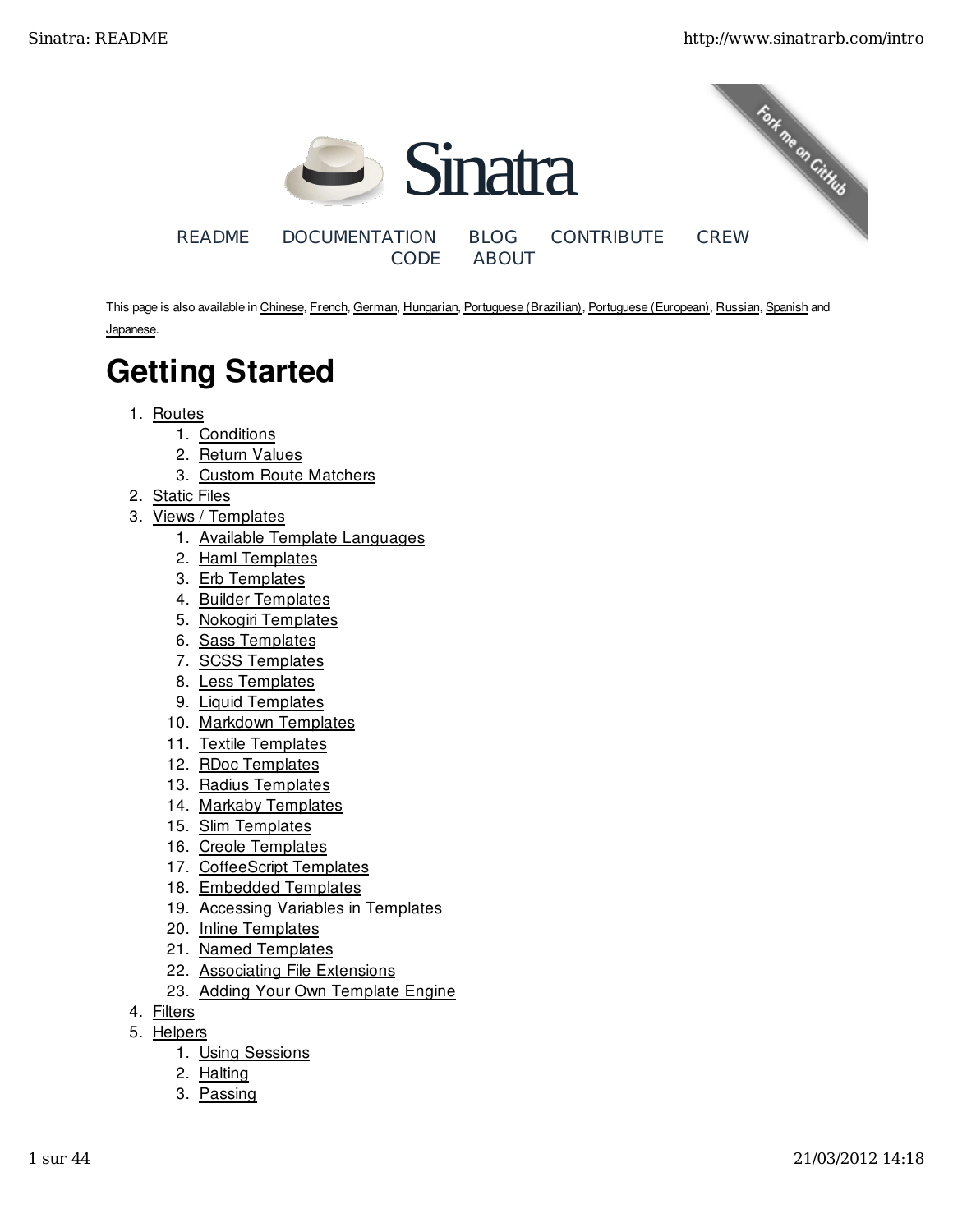- 4. Triggering Another Route
- 5. Setting Body, Status Code and Headers
- 6. Streaming Responses
- 7. Logging
- 8. Mime Types
- 9. Generating URLs
- 10. Browser Redirect
- 11. Cache Control
- 12. Sending Files
- 13. Accessing the Request Object
- 14. Attachments
- 15. Dealing with Date and Time
- 16. Looking Up Template Files
- 6. Configuration
	- 1. Configuring attack protection
	- 2. Available Settings
- 7. Environments
- 8. Error Handling
	- 1. Not Found
	- 2. Error
- 9. Rack Middleware
- 10. Testing
- 11. Sinatra::Base Middleware, Libraries, and Modular Apps
	- 1. Modular vs. Classic Style
	- 2. Serving a Modular Application
	- 3. Using a Classic Style Application with a config.ru
	- 4. When to use a config.ru?
	- 5. Using Sinatra as Middleware
	- 6. Dynamic Application Creation
- 12. Scopes and Binding
	- 1. Application/Class Scope
	- 2. Request/Instance Scope
	- 3. Delegation Scope
- 13. Command Line
- 14. Requirement
- 15. The Bleeding Edge
	- 1. With Bundler
	- 2. Roll Your Own
	- 3. Install Globally
- 16. Versioning
- 17. Further Reading

Sinatra is a DSL for quickly creating web applications in Ruby with minimal effort:

```
# myapp.rb
require 'sinatra'
get '/' do
   'Hello world!'
```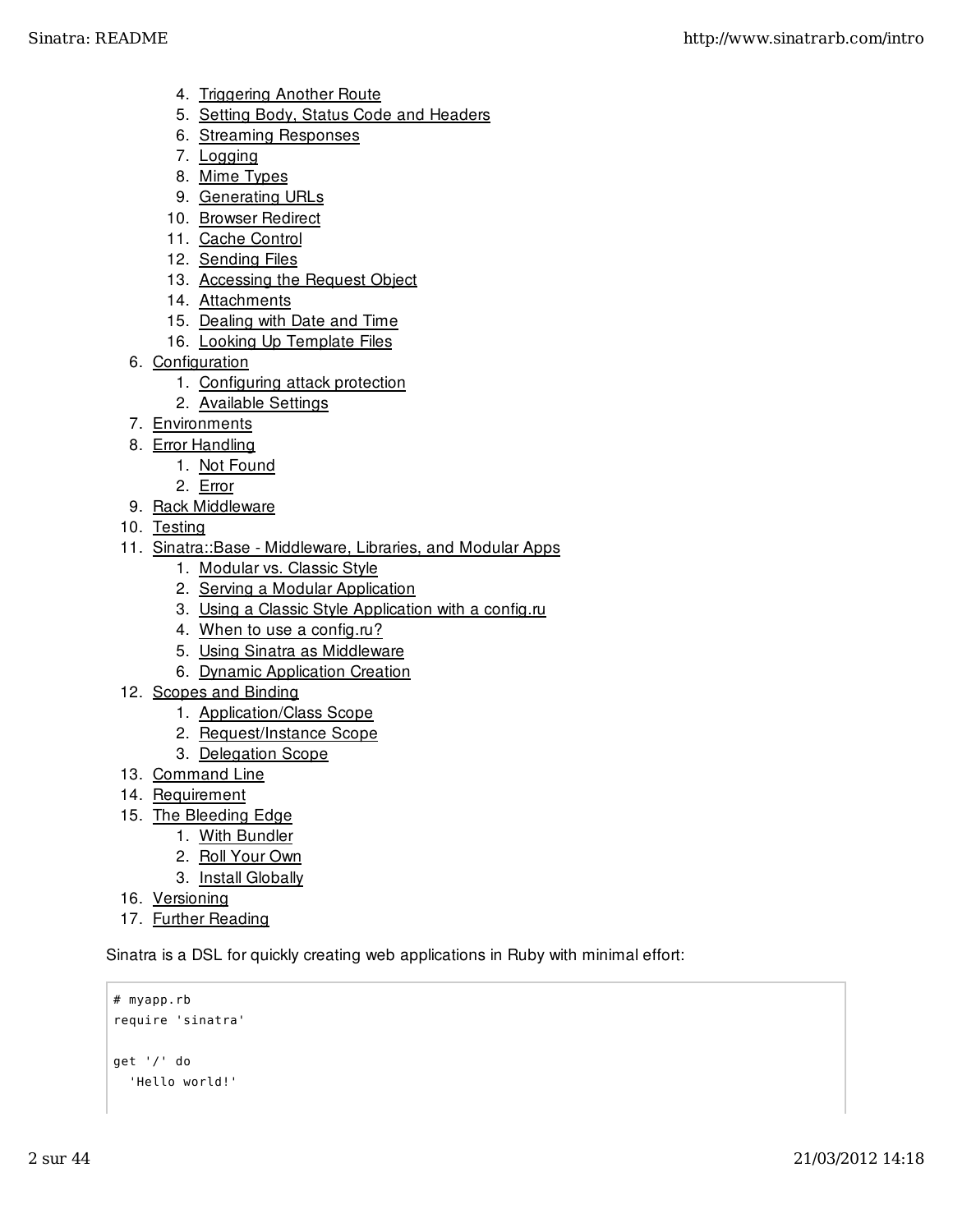end

Install the gem and run with:

```
gem install sinatra
ruby -rubygems myapp.rb
```
View at: localhost:4567

It is recommended to also run gem install thin, which Sinatra will pick up if available.

## Routes

In Sinatra, a route is an HTTP method paired with a URL-matching pattern. Each route is associated with a block:

```
get '/' do
   .. show something ..
end
post '/' do
  .. create something ..
end
put '/' do
  .. replace something ..
end
patch '/' do
  .. modify something ..
end
delete '/' do
   .. annihilate something ..
end
options '/' do
   .. appease something ..
end
```
Routes are matched in the order they are defined. The first route that matches the request is invoked.

Route patterns may include named parameters, accessible via the params hash:

```
get '/hello/:name' do
  # matches "GET /hello/foo" and "GET /hello/bar"
   # params[:name] is 'foo' or 'bar'
```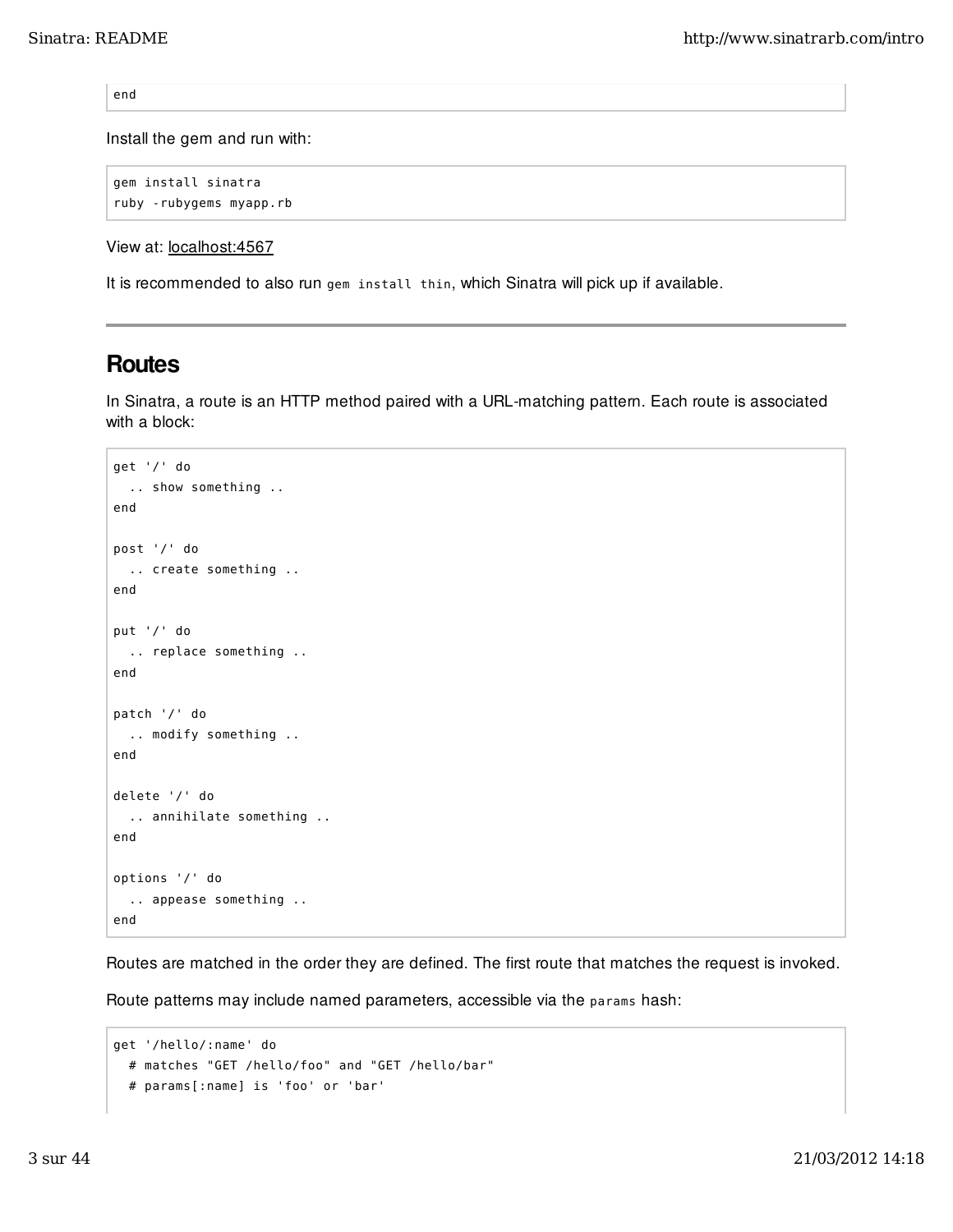```
 "Hello #{params[:name]}!"
end
```
You can also access named parameters via block parameters:

```
get '/hello/:name' do |n|
   "Hello #{n}!"
end
```
Route patterns may also include splat (or wildcard) parameters, accessible via the params[:splat] array:

```
get '/say/*/to/*' do
   # matches /say/hello/to/world
   params[:splat] # => ["hello", "world"]
end
get '/download/*.*' do
   # matches /download/path/to/file.xml
   params[:splat] # => ["path/to/file", "xml"]
end
```
Or with block parameters:

```
get '/download/*.*' do |path, ext|
  [path, ext] # == ["path/to/file", "xml"]
end
```
Route matching with Regular Expressions:

```
get %r{/hello/([\w]+)} do
   "Hello, #{params[:captures].first}!"
end
```
Or with a block parameter:

```
get %r{/hello/([\w]+)} do |c|
   "Hello, #{c}!"
end
```
Route patterns may have optional parameters:

```
get '/posts.?:format?' do
  # matches "GET /posts" and any extension "GET /posts.json", "GET /posts.xml" etc.
end
```
By the way, unless you disable the path traversal attack protection (see below), the request path might be modified before matching against your routes.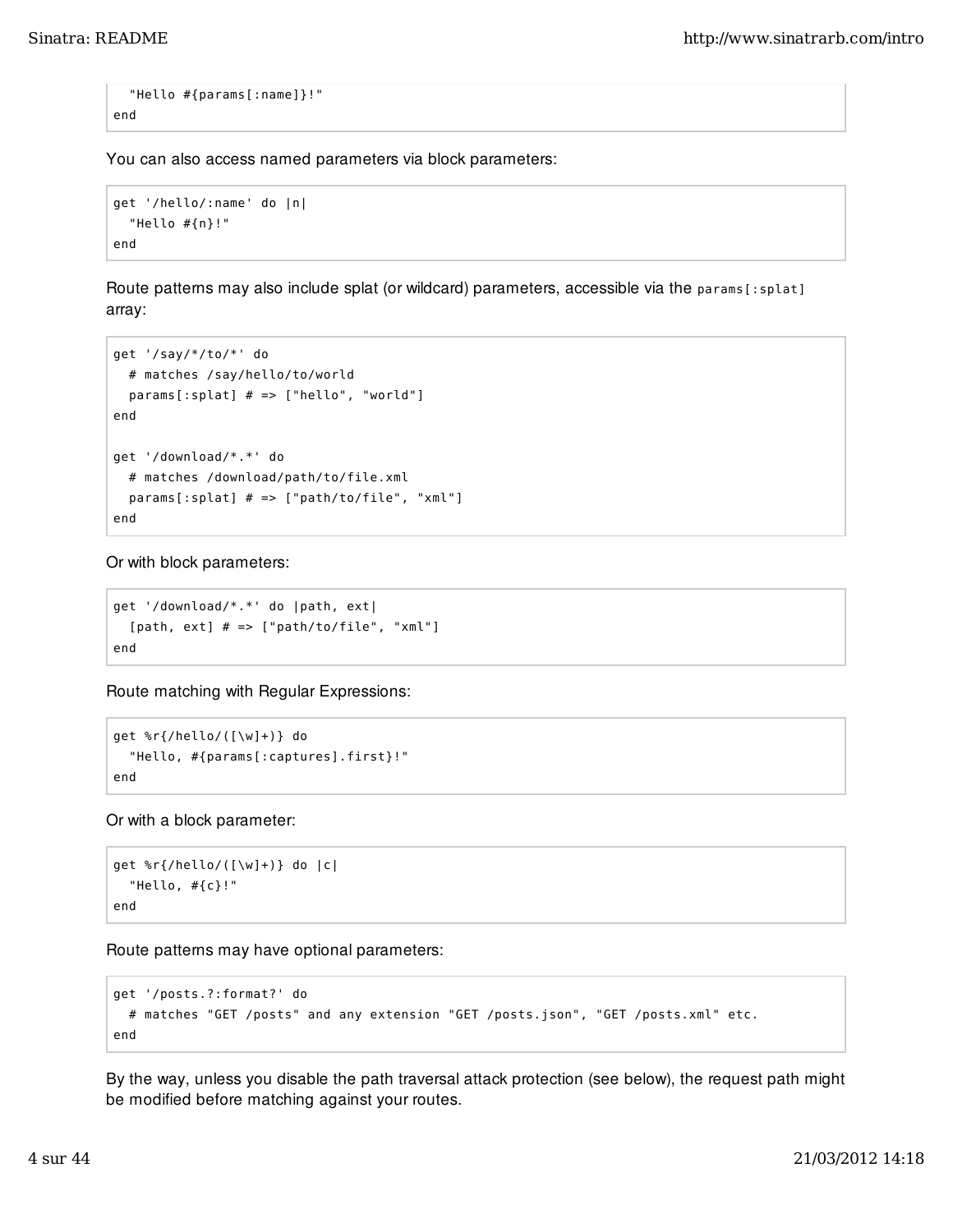## **Conditions**

Routes may include a variety of matching conditions, such as the user agent:

```
get '/foo', :agent => /Songbird (\dagger d\cdot\ldots\cdot d)(d\cdot)^*?/ do
   "You're using Songbird version #{params[:agent][0]}"
end
get '/foo' do
   # Matches non-songbird browsers
end
```
Other available conditions are host\_name and provides:

```
get '/, :host_name => /^admin\./ do
   "Admin Area, Access denied!"
end
get '/', :provides => 'html' do
  haml :index
end
get '/', :provides => ['rss', 'atom', 'xml'] do
   builder :feed
end
```
You can easily define your own conditions:

```
set(:probability) { |value| condition { rand <= value } }
get '/win_a_car', :probability => 0.1 do
   "You won!"
end
get '/win_a_car' do
   "Sorry, you lost."
end
```
For a condition that takes multiple values use a splat:

```
set(:auth) do |*roles| # <- notice the splat here
  condition do
     unless logged_in? && roles.any? {|role| current_user.in_role? role }
       redirect "/login/", 303 
     end
   end
end
```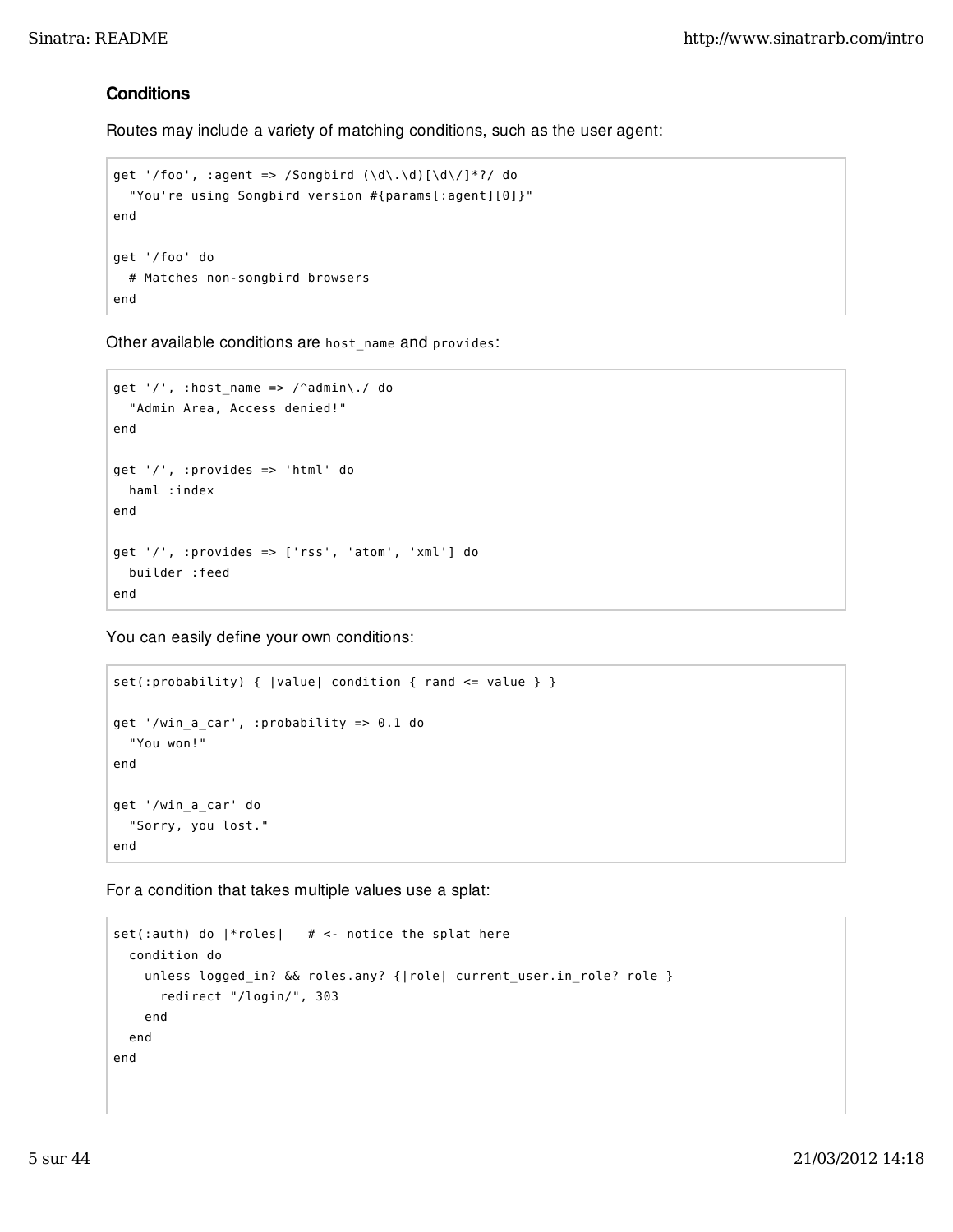```
get "/my/account/", :auth => [:user, :admin] do
   "Your Account Details"
end
get "/only/admin/", :auth => :admin do
   "Only admins are allowed here!"
end
```
## Return Values

The return value of a route block determines at least the response body passed on to the HTTP client, or at least the next middleware in the Rack stack. Most commonly, this is a string, as in the above examples. But other values are also accepted.

You can return any object that would either be a valid Rack response, Rack body object or HTTP status code:

- An Array with three elements: [status (Fixnum), headers (Hash), response body (responds to #each)]
- An Array with two elements: [status (Fixnum), response body (responds to #each)]
- An object that responds to #each and passes nothing but strings to the given block
- A Fixnum representing the status code

That way we can, for instance, easily implement a streaming example:

```
class Stream
   def each
     100.times { |i| yield "#{i}\n" }
   end
end
get('/') { Stream.new }
```
You can also use the stream helper method (described below) to reduce boiler plate and embed the streaming logic in the route.

#### Custom Route Matchers

As shown above, Sinatra ships with built-in support for using String patterns and regular expressions as route matches. However, it does not stop there. You can easily define your own matchers:

```
class AllButPattern
   Match = Struct.new(:captures)
   def initialize(except)
     @except = except
```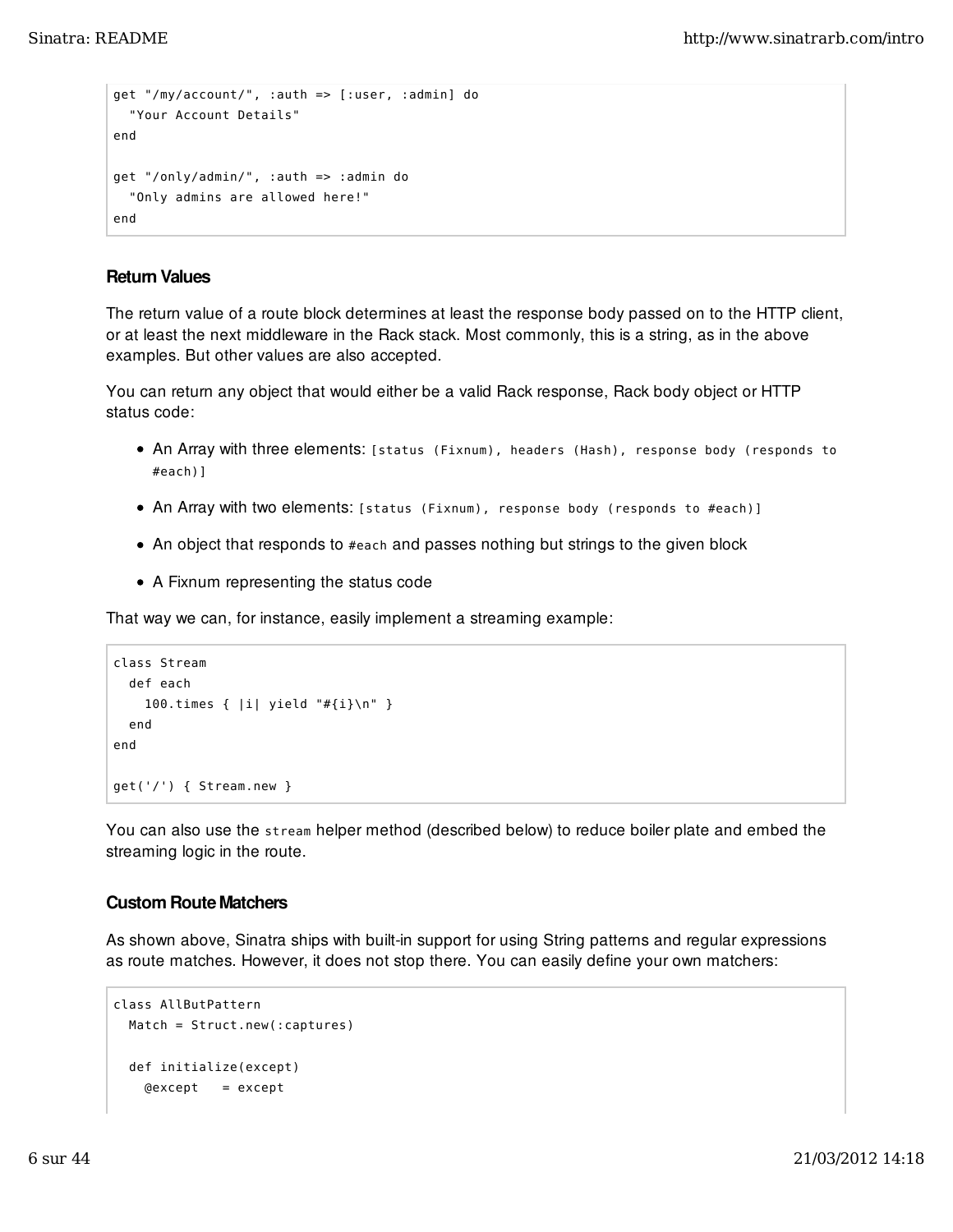```
 @captures = Match.new([])
   end
   def match(str)
     @captures unless @except === str
   end
end
def all_but(pattern)
   AllButPattern.new(pattern)
end
get all_but("/index") do
  # . . .
end
```
Note that the above example might be over-engineered, as it can also be expressed as:

```
get // do
   pass if request.path_info == "/index"
  # \dotsend
```
Or, using negative look ahead:

```
get %r{^(?!/index$)} do
  # \dotsend
```
## Static Files

Static files are served from the ./public directory. You can specify a different location by setting the :public\_folder option:

```
set :public_folder, File.dirname(__FILE__) + '/static'
```
Note that the public directory name is not included in the URL. A file ./public/css/style.css is made available as http://example.com/css/style.css.

Use the :static\_cache\_control setting (see below) to add Cache-Control header info.

## Views / Templates

Each template language is exposed as via its own rendering method. These methods simply return a string: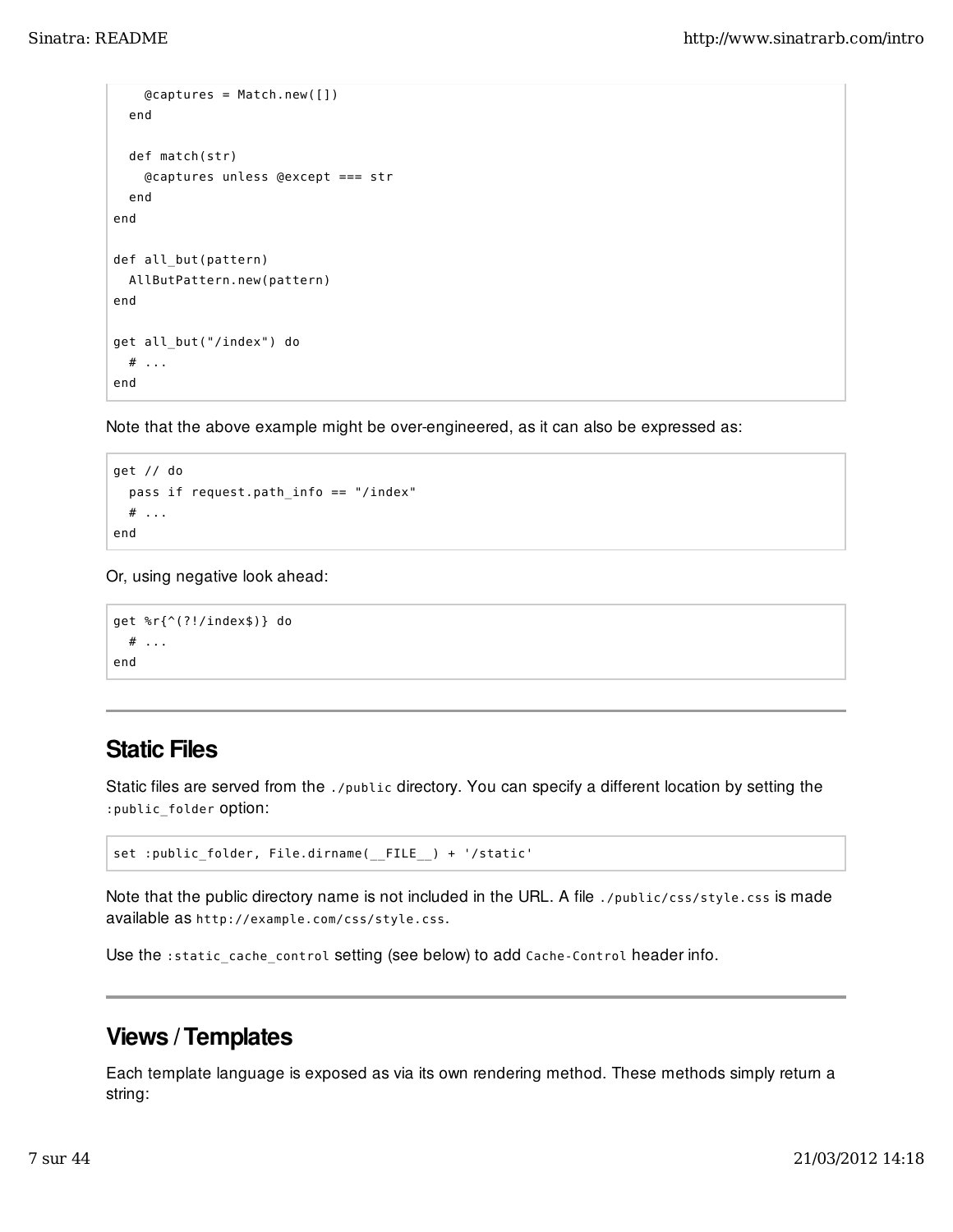```
get '/' do
   erb :index
end
```
This renders views/index.erb.

Instead of a template name, you can also just pass in the template content directly:

```
get '/' do
  code = "<~ = Time.now %>"
   erb code
end
```
Templates take a second argument, the options hash:

```
get '/' do
   erb :index, :layout => :post
end
```
This will render views/index.erb embedded in the views/post.erb (default is views/layout.erb, if it exists).

Any options not understood by Sinatra will be passed on to the template engine:

```
get '/' do
  haml :index, :format => :html5
end
```
You can also set options per template language in general:

```
set :haml, :format => :html5
get '/' do
   haml :index
end
```
Options passed to the render method override options set via set.

Available Options:

locals

List of locals passed to the document. Handy with partials. Example: erb "<%= foo %>", : locals => {:foo => "bar"}

default\_encoding

String encoding to use if uncertain. Defaults to settings.default encoding.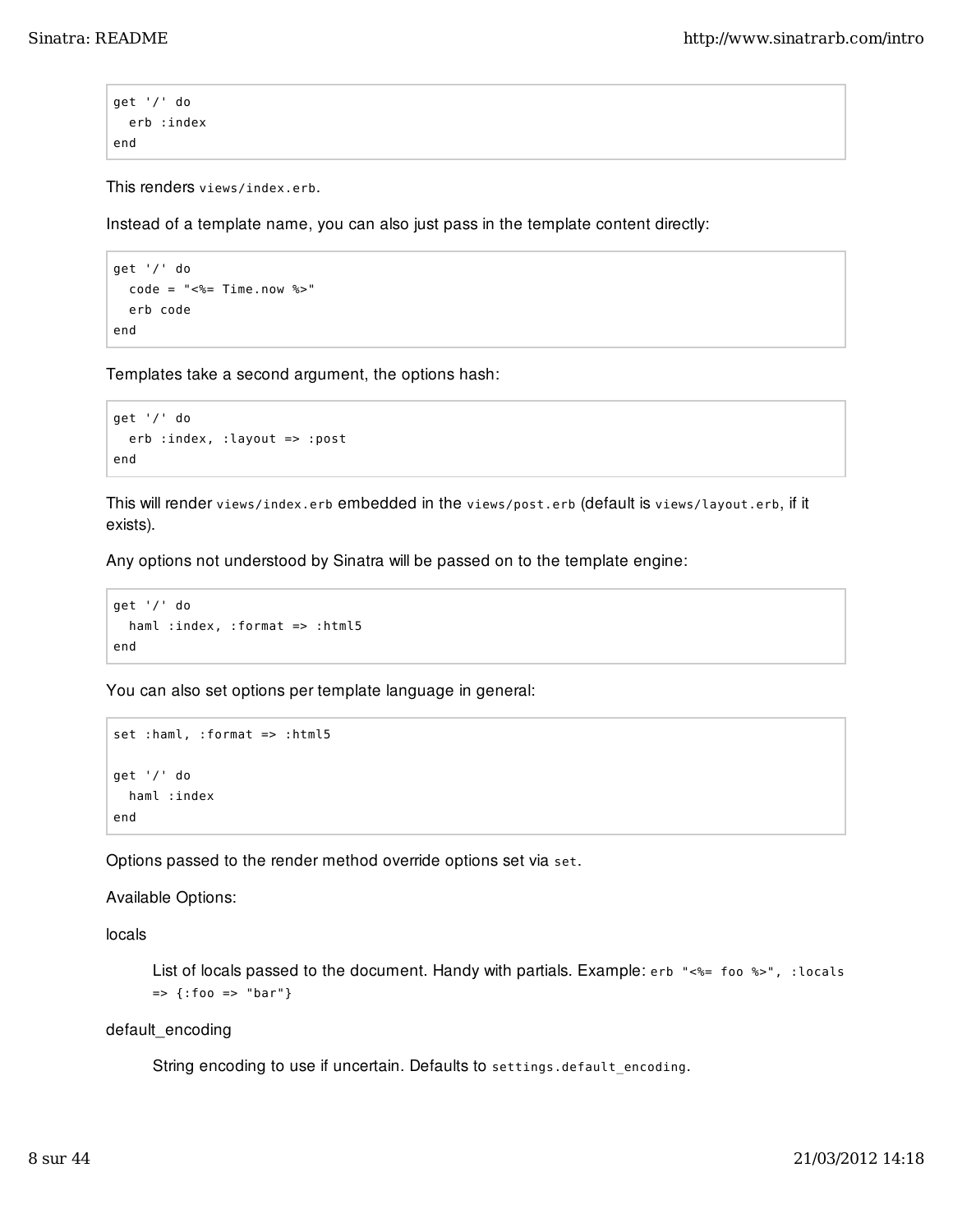#### views

Views folder to load templates from. Defaults to settings.views.

#### layout

Whether to use a layout (true or false), if it's a Symbol, specifies what template to use. Example: erb : index, : layout => ! request. xhr?

#### content\_type

Content-Type the template produces, default depends on template language.

scope

Scope to render template under. Defaults to the application instance. If you change this, instance variables and helper methods will not be available.

#### layout engine

Template engine to use for rendering the layout. Useful for languages that do not support layouts otherwise. Defaults to the engine used for the template. Example: set :rdoc, :layout\_engine => :erb

Templates are assumed to be located directly under the . /views directory. To use a different views directory:

set :views, settings.root + '/templates'

One important thing to remember is that you always have to reference templates with symbols, even if they're in a subdirectory (in this case, use :'subdir/template'). You must use a symbol because otherwise rendering methods will render any strings passed to them directly.

### Available Template Languages

Some languages have multiple implementations. To specify what implementation to use (and to be thread-safe), you should simply require it first:

```
require 'rdiscount' # or require 'bluecloth'
get('/') { markdown :index }
```
### Haml Templates

Dependency haml

File Extensions .haml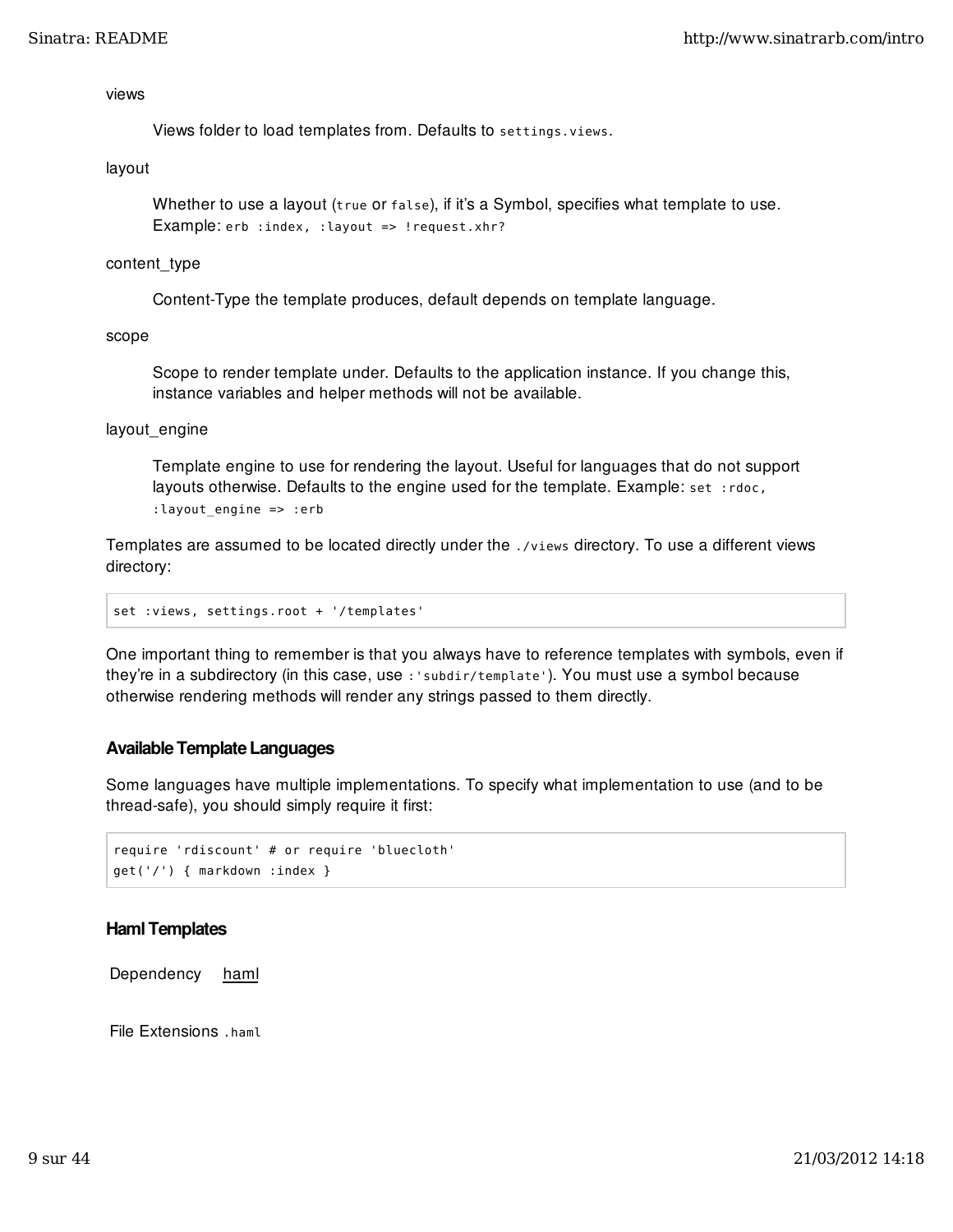Example haml :index, :format => :html5

### Erb Templates

Dependency erubis or erb (included in Ruby)

File Extensions .erb, .rhtml or .erubis (Erubis only)

Example erb : index

#### Builder Templates

Dependency builder

File Extensions .builder

Example builder { | xml | xml.em "hi" }

It also takes a block for inline templates (see example).

## Nokogiri Templates

Dependency nokogiri

File Extensions .nokogiri

Example nokogiri {  $|xm|$  xml.em "hi" }

It also takes a block for inline templates (see example).

#### Sass Templates

Dependency sass

File Extensions .sass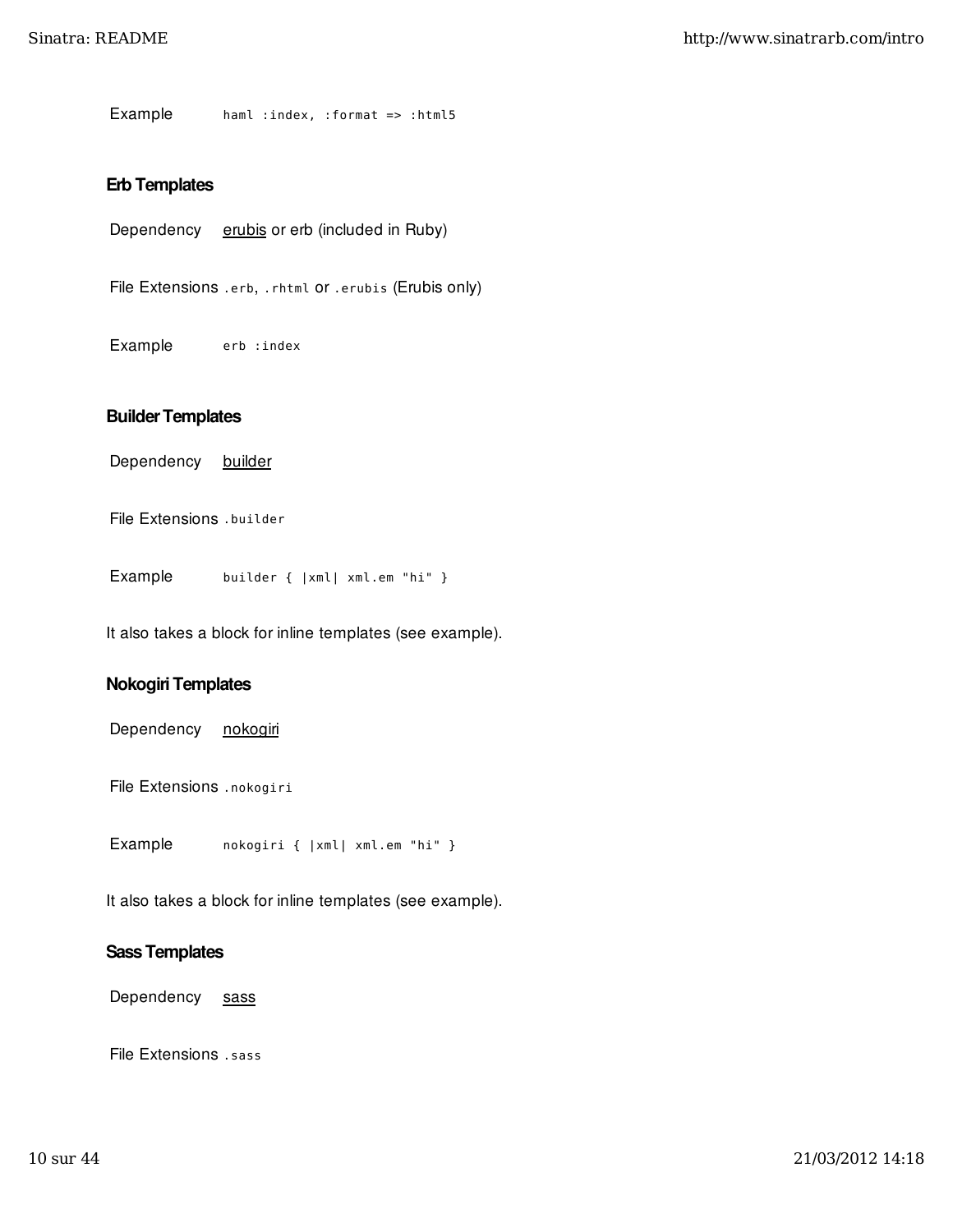Example sass : stylesheet, : style => : expanded

#### SCSS Templates

Dependency sass

File Extensions .scss

Example scss : stylesheet, : style => : expanded

#### Less Templates

Dependency less

File Extensions .less

Example less :stylesheet

#### Liquid Templates

Dependency liquid

File Extensions . Liquid

Example liquid :index, :locals => { :key => 'value' }

Since you cannot call Ruby methods (except for yield) from a Liquid template, you almost always want to pass locals to it.

#### Markdown Templates

Dependency rdiscount, redcarpet, bluecloth, kramdown or maruku

File Extensions .markdown, .mkd and .md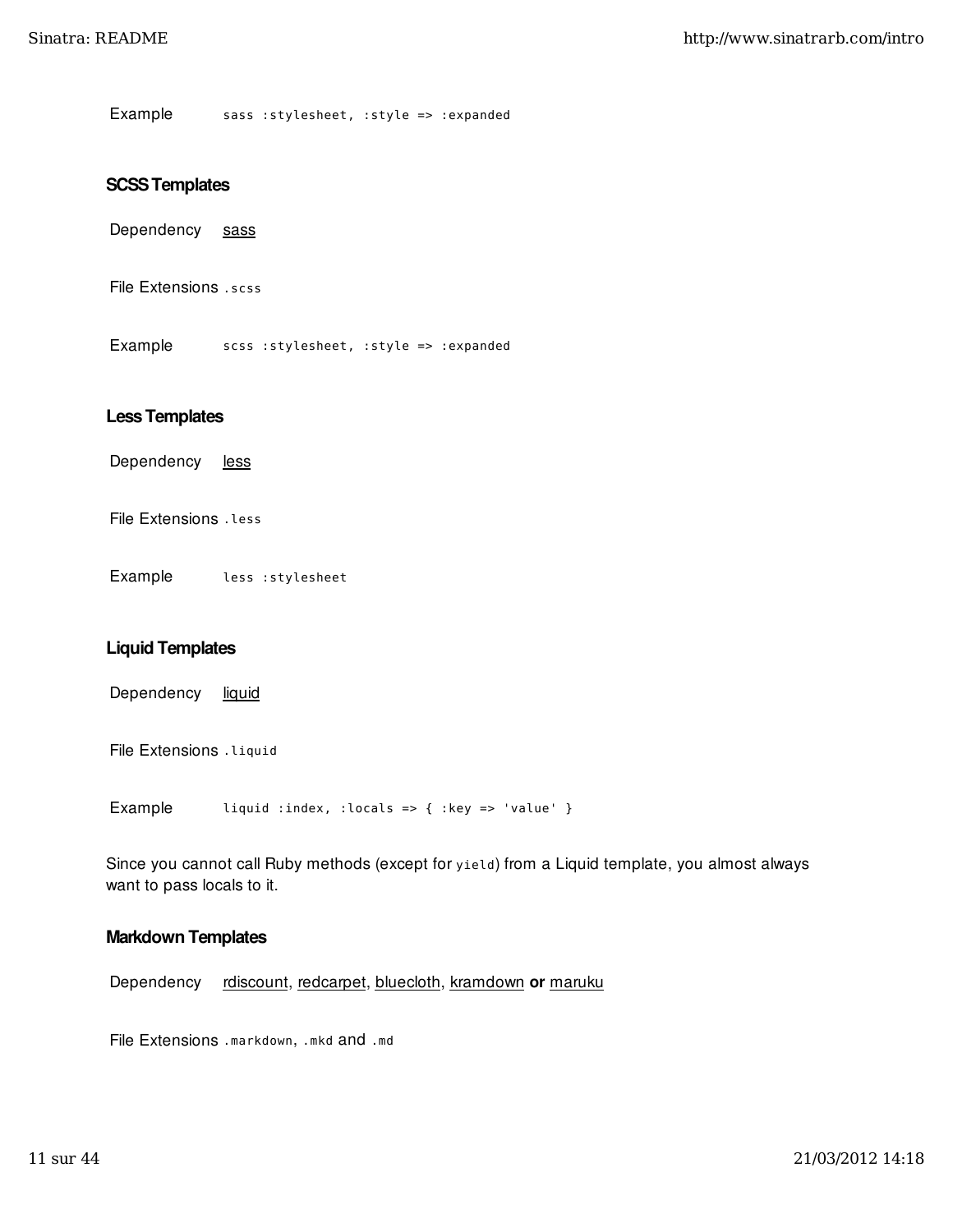Example markdown : index, : layout\_engine => : erb

It is not possible to call methods from markdown, nor to pass locals to it. You therefore will usually use it in combination with another rendering engine:

erb :overview, :locals => { :text => markdown(:introduction) }

Note that you may also call the markdown method from within other templates:

```
%h1 Hello From Haml!
%p= markdown(:greetings)
```
Since you cannot call Ruby from Markdown, you cannot use layouts written in Markdown. However, it is possible to use another rendering engine for the template than for the layout by passing the : layout engine Option.

#### Textile Templates

Dependency RedCloth

File Extensions .textile

Example textile : index, : layout\_engine => : erb

It is not possible to call methods from textile, nor to pass locals to it. You therefore will usually use it in combination with another rendering engine:

erb :overview, :locals => { :text => textile(:introduction) }

Note that you may also call the textile method from within other templates:

```
%h1 Hello From Haml!
%p= textile(:greetings)
```
Since you cannot call Ruby from Textile, you cannot use layouts written in Textile. However, it is possible to use another rendering engine for the template than for the layout by passing the :layout\_engine option.

#### RDoc Templates

Dependency rdoc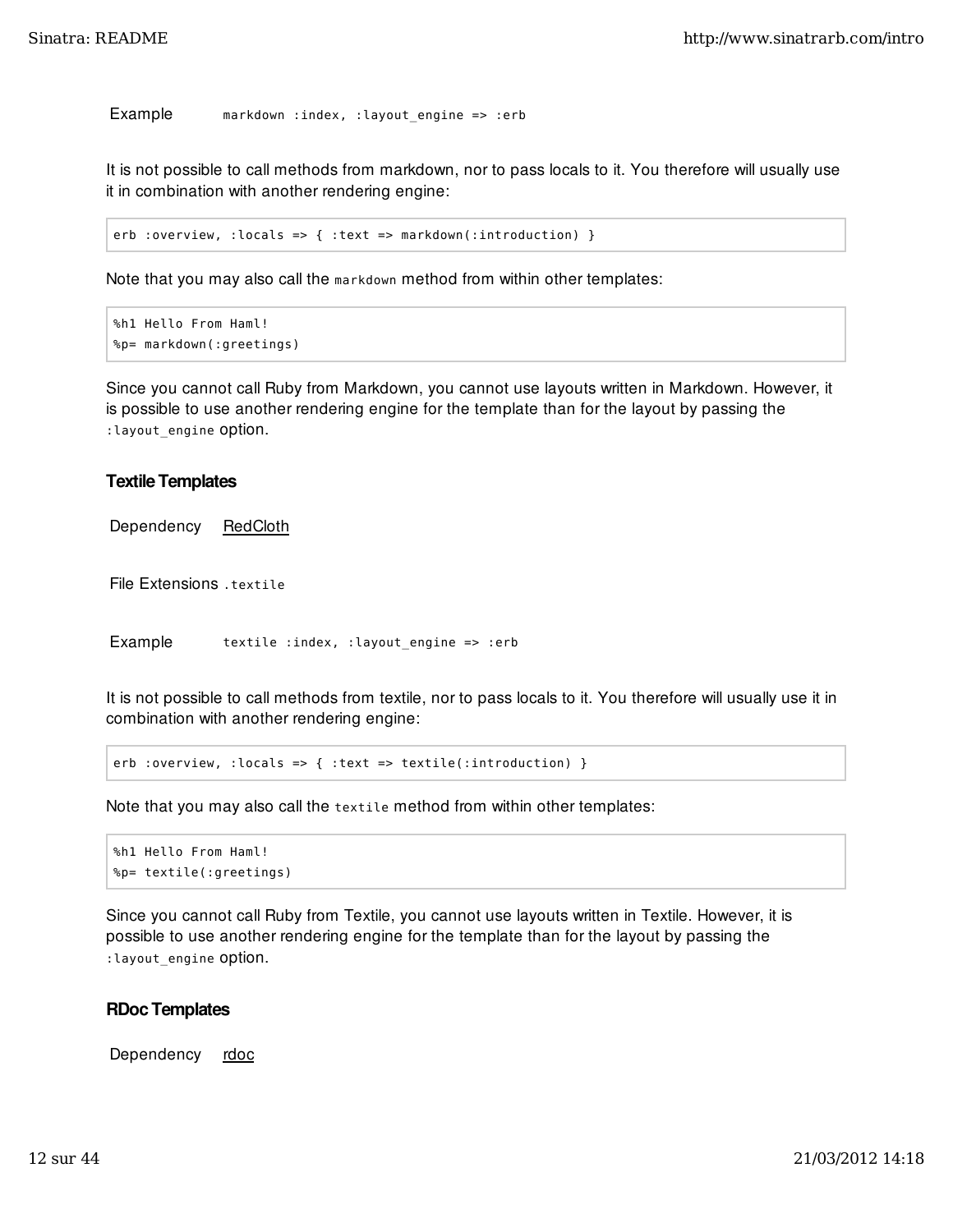File Extensions .rdoc

```
Example rdoc :README, :layout_engine => :erb
```
It is not possible to call methods from rdoc, nor to pass locals to it. You therefore will usually use it in combination with another rendering engine:

erb :overview, :locals => { :text =>  $rdoc$ (:introduction) }

Note that you may also call the rdoc method from within other templates:

```
%h1 Hello From Haml!
%p= rdoc(:greetings)
```
Since you cannot call Ruby from RDoc, you cannot use layouts written in RDoc. However, it is possible to use another rendering engine for the template than for the layout by passing the : layout\_engine option.

### Radius Templates

Dependency radius

File Extensions .radius

Example radius :index, :locals => { :key => 'value' }

Since you cannot call Ruby methods directly from a Radius template, you almost always want to pass locals to it.

#### Markaby Templates

Dependency markaby

File Extensions .mab

Example markaby { h1 "Welcome!" }

It also takes a block for inline templates (see example).

### Slim Templates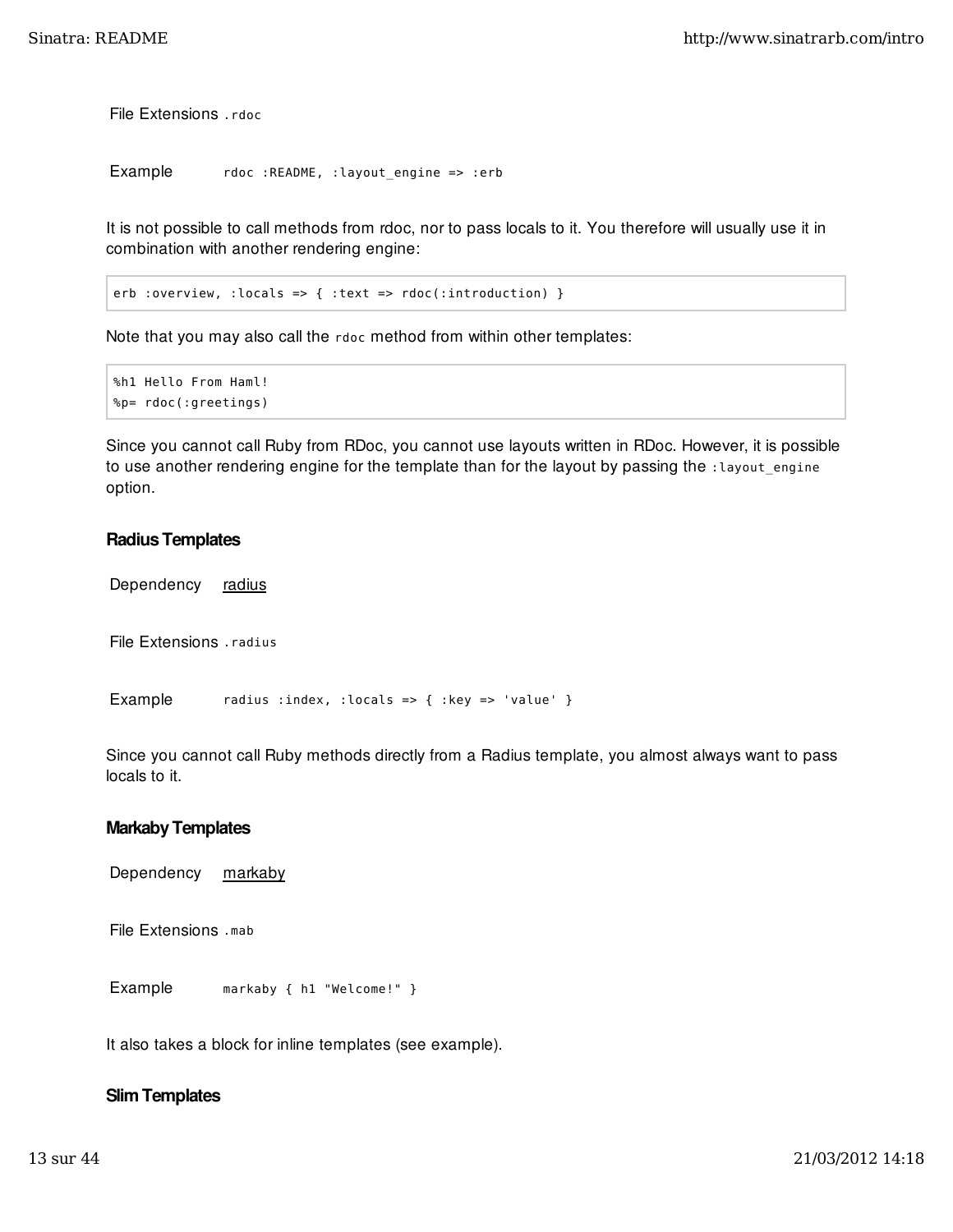Dependency slim

File Extensions .slim

Example slim : index

### Creole Templates

Dependency creole

File Extensions .creole

Example creole :wiki, :layout\_engine => :erb

It is not possible to call methods from creole, nor to pass locals to it. You therefore will usually use it in combination with another rendering engine:

erb :overview, :locals => { :text => creole(:introduction) }

Note that you may also call the creole method from within other templates:

```
%h1 Hello From Haml!
%p= creole(:greetings)
```
Since you cannot call Ruby from Creole, you cannot use layouts written in Creole. However, it is possible to use another rendering engine for the template than for the layout by passing the : layout engine Option.

### CoffeeScript Templates

Dependency coffee-script and a way to execute javascript

File Extensions .coffee

Example coffee : index

### Embedded Templates

get '/' do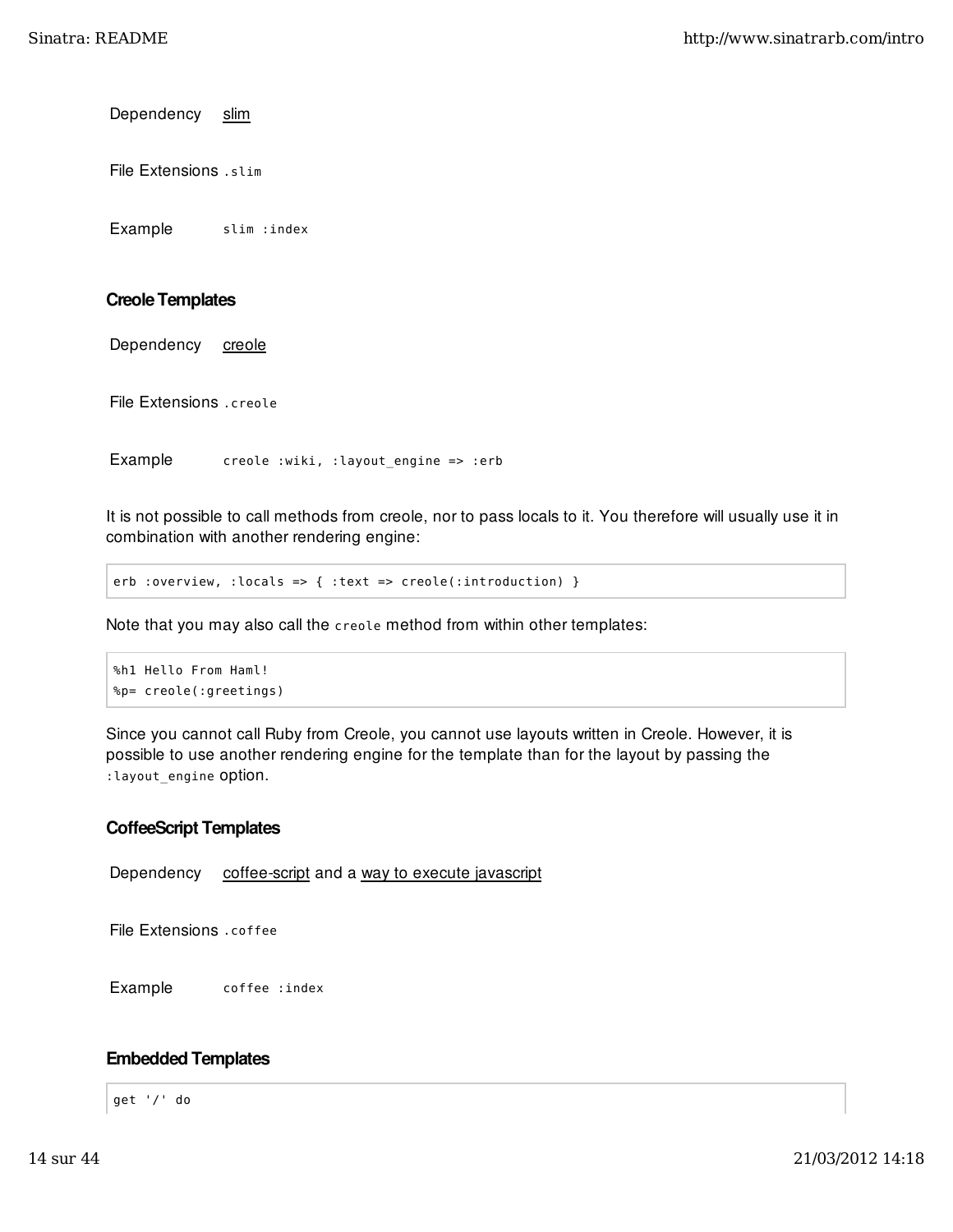```
 haml '%div.title Hello World'
end
```
Renders the embedded template string.

### Accessing Variables in Templates

Templates are evaluated within the same context as route handlers. Instance variables set in route handlers are directly accessible by templates:

```
get '/:id' do
   @foo = Foo.find(params[:id])
   haml '%h1= @foo.name'
end
```
Or, specify an explicit Hash of local variables:

```
get '/:id' do
   foo = Foo.find(params[:id])
   haml '%h1= bar.name', :locals => { :bar => foo }
end
```
This is typically used when rendering templates as partials from within other templates.

#### Inline Templates

Templates may be defined at the end of the source file:

```
require 'sinatra'
get '/' do
   haml :index
end
-END-@@ layout
%html
   = yield
@@ index
%div.title Hello world!!!!!!
```
NOTE: Inline templates defined in the source file that requires sinatra are automatically loaded. Call enable :inline\_templates explicitly if you have inline templates in other source files.

#### Named Templates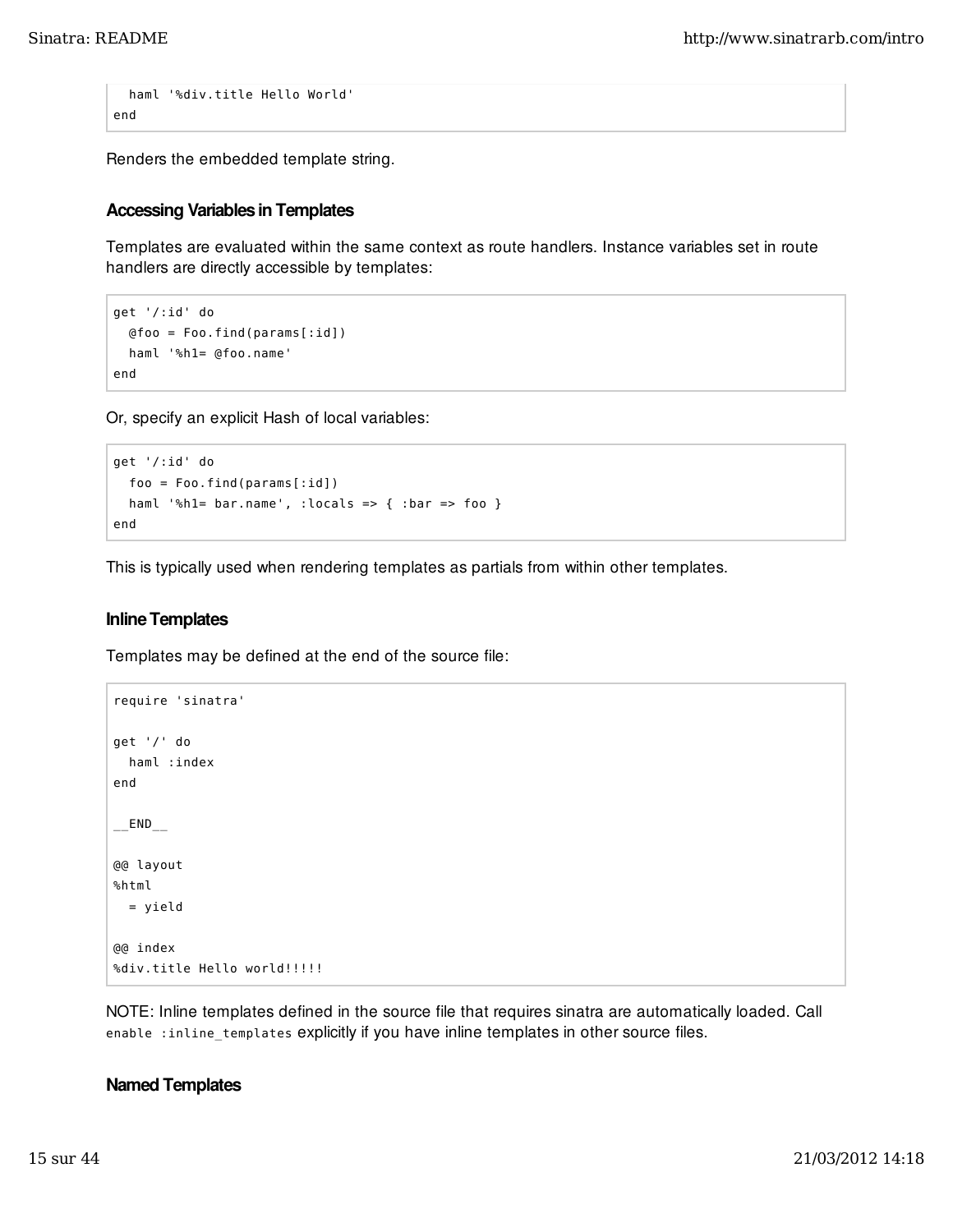Templates may also be defined using the top-level template method:

```
template :layout do
   "%html\n =yield\n"
end
template :index do
   '%div.title Hello World!'
end
get '/' do
   haml :index
end
```
If a template named "layout" exists, it will be used each time a template is rendered. You can individually disable layouts by passing : layout => false or disable them by default via set : haml, :layout => false:

```
get '/' do
  haml :index, :layout => !request.xhr?
end
```
#### Associating File Extensions

To associate a file extension with a template engine, use Tilt.register. For instance, if you like to use the file extension tt for Textile templates, you can do the following:

```
Tilt.register :tt, Tilt[:textile]
```
## Adding Your Own Template Engine

First, register your engine with Tilt, then create a rendering method:

```
Tilt.register :myat, MyAwesomeTemplateEngine
helpers do
   def myat(*args) render(:myat, *args) end
end
get '/' do
   myat :index
end
```
Renders ./views/index.myat. See github.com/rtomayko/tilt to learn more about Tilt.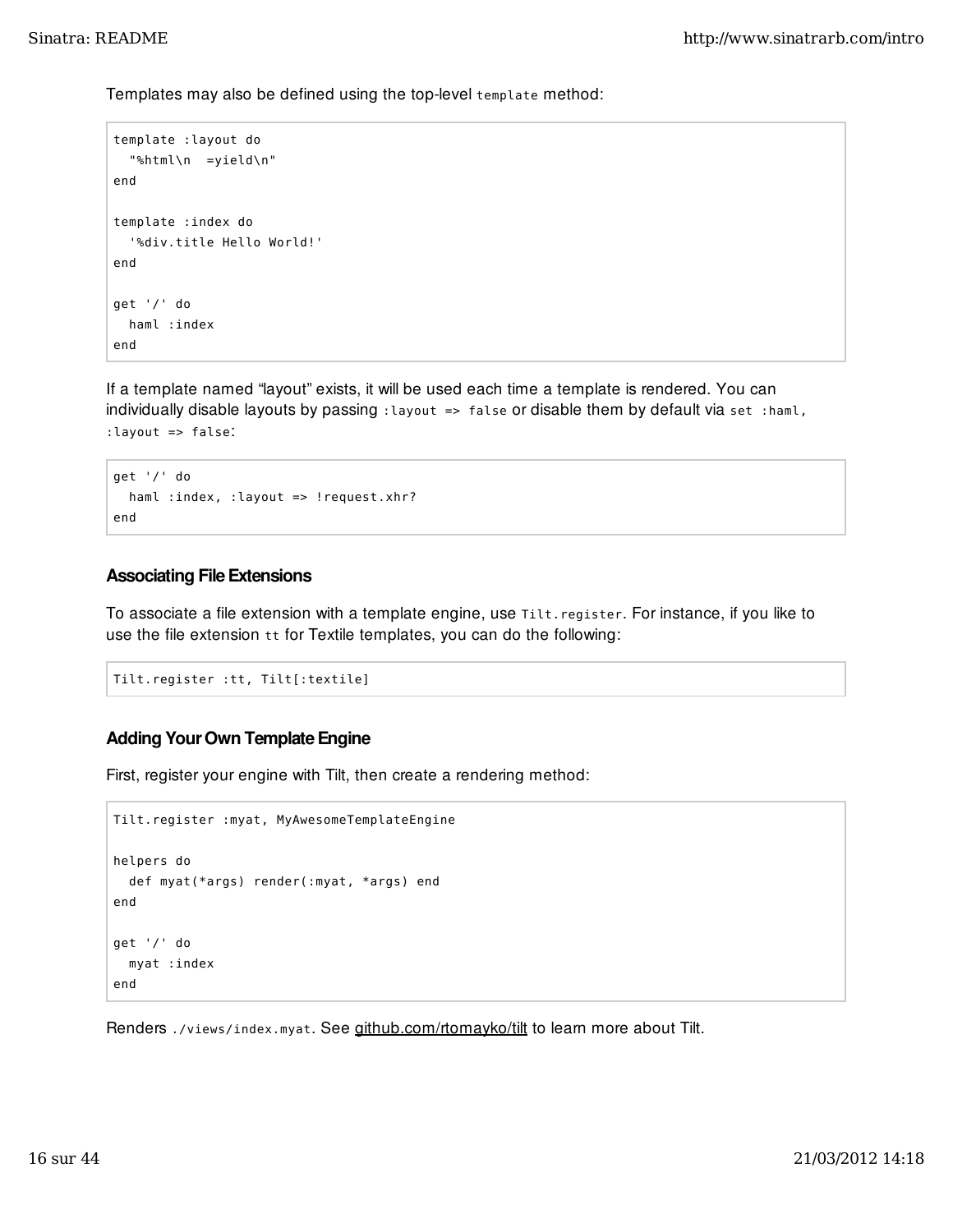## **Filters**

Before filters are evaluated before each request within the same context as the routes will be and can modify the request and response. Instance variables set in filters are accessible by routes and templates:

```
before do
  @note = 'Hi' request.path_info = '/foo/bar/baz'
end
get '/foo/*' do
   @note #=> 'Hi!'
   params[:splat] #=> 'bar/baz'
end
```
After filters are evaluated after each request within the same context and can also modify the request and response. Instance variables set in before filters and routes are accessible by after filters:

```
after do
   puts response.status
end
```
Note: Unless you use the body method rather than just returning a String from the routes, the body will not yet be available in the after filter, since it is generated later on.

Filters optionally take a pattern, causing them to be evaluated only if the request path matches that pattern:

```
before '/protected/*' do
   authenticate!
end
after '/create/:slug' do |slug|
   session[:last_slug] = slug
end
```
Like routes, filters also take conditions:

```
before :agent => /Songbird/ do
   # ...
end
after '/blog/*', :host_name => 'example.com' do
   # ...
end
```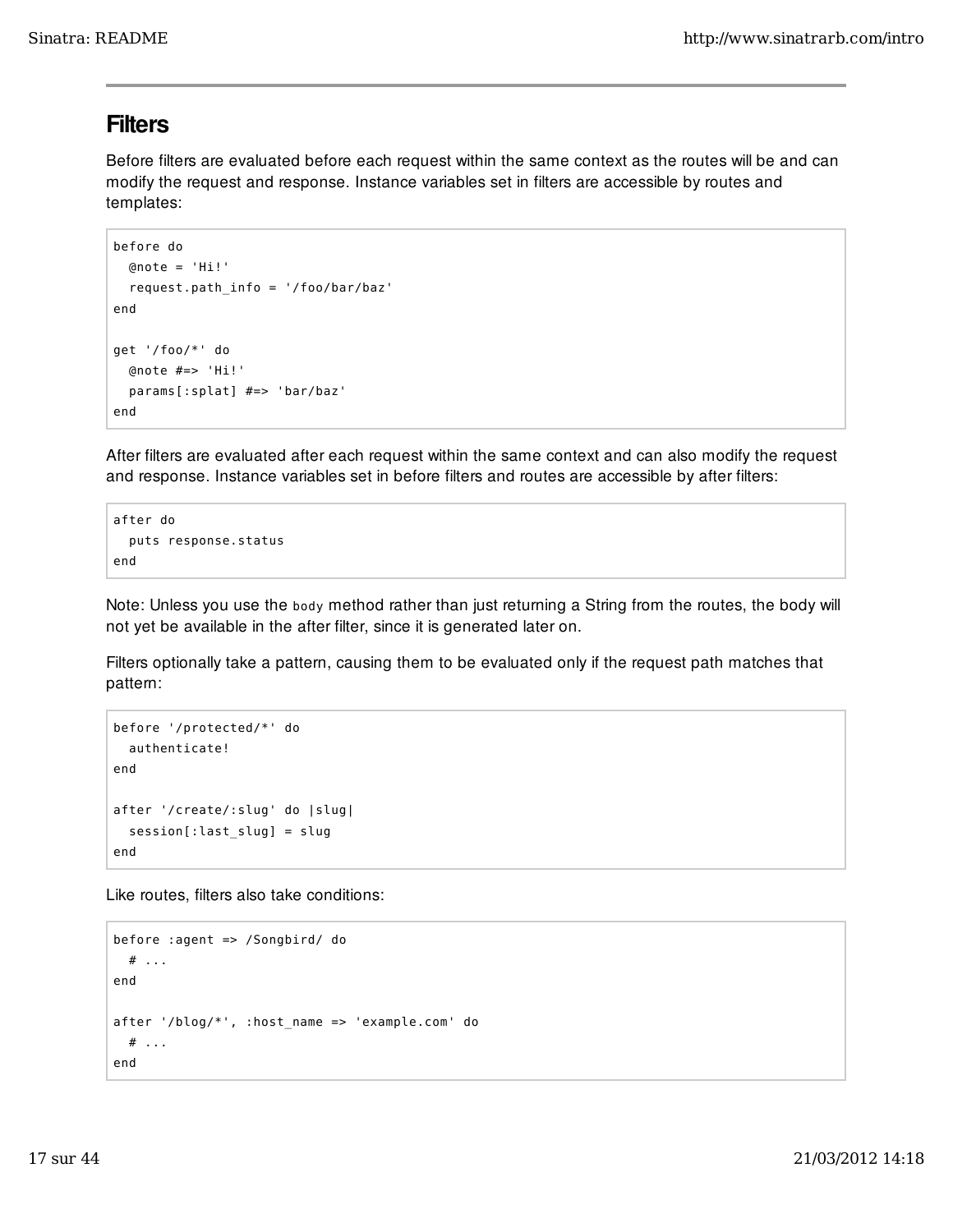## **Helpers**

Use the top-level helpers method to define helper methods for use in route handlers and templates:

```
helpers do
   def bar(name)
     "#{name}bar"
   end
end
get '/:name' do
   bar(params[:name])
end
```
## Using Sessions

A session is used to keep state during requests. If activated, you have one session hash per user session:

```
enable :sessions
get '/' do
   "value = " << session[:value].inspect
end
get '/:value' do
   session[:value] = params[:value]
end
```
Note that enable :sessions actually stores all data in a cookie. This might not always be what you want (storing lots of data will increase your traffic, for instance). You can use any Rack session middleware: in order to do so, do not call enable : sessions, but instead pull in your middleware of choice as you would any other middleware:

```
use Rack::Session::Pool, :expire_after => 2592000
get '/' do
   "value = " << session[:value].inspect
end
get '/:value' do
   session[:value] = params[:value]
end
```
To improve security, the session data in the cookie is signed with a session secret. A random secret is generate for you by Sinatra. However, since this secret will change with every start of your application, you might want to set the secret yourself, so all your application instances share it: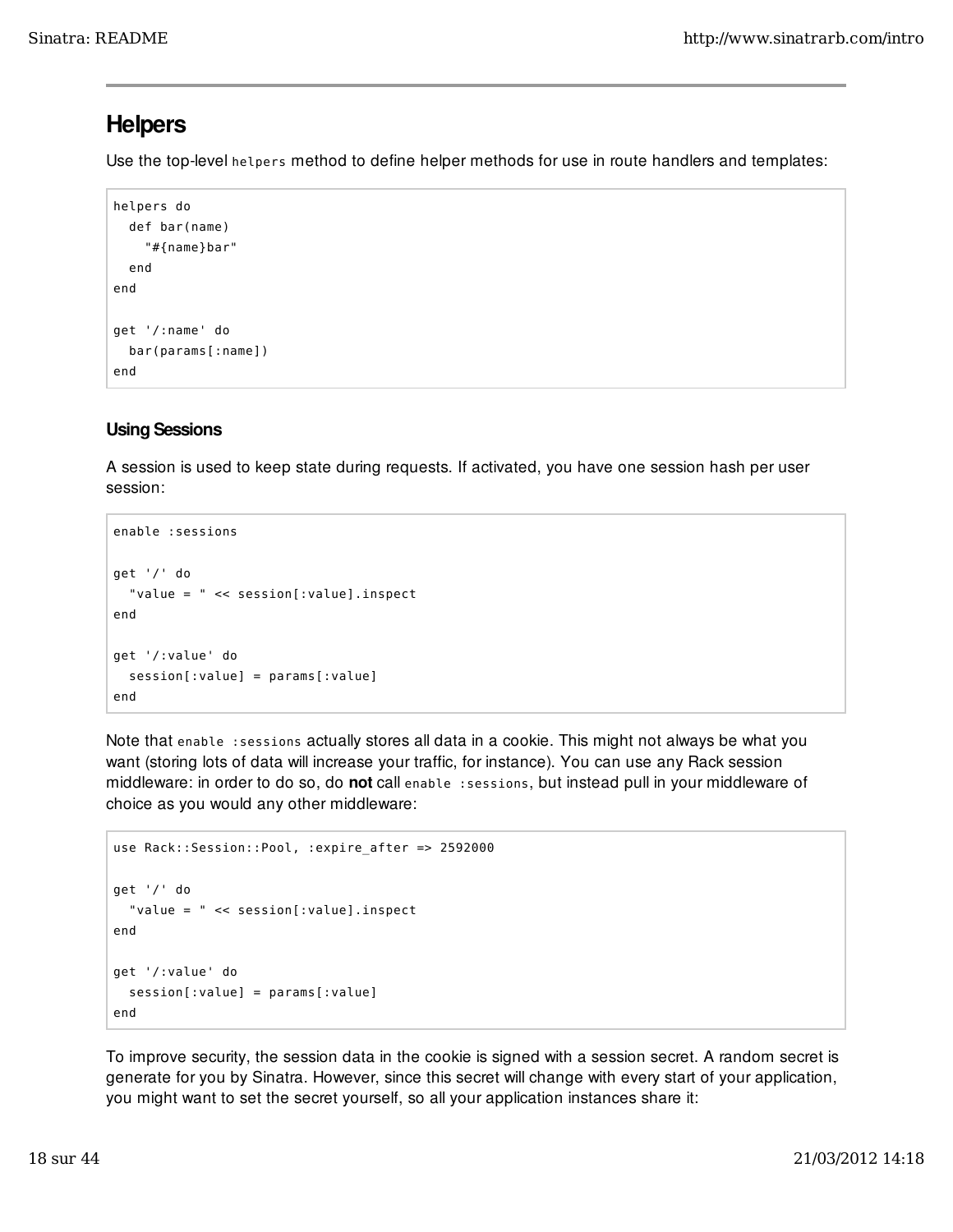set : session secret, 'super secret'

If you want to configure it further, you may also store a hash with options in the sessions setting:

set :sessions, :domain => 'foo.com'

### **Halting**

To immediately stop a request within a filter or route use:

halt

You can also specify the status when halting:

halt 410

Or the body:

halt 'this will be the body'

Or both:

halt 401, 'go away!'

With headers:

halt 402, {'Content-Type' => 'text/plain'}, 'revenge'

It is of course possible to combine a template with halt:

halt erb(:error)

#### **Passing**

A route can punt processing to the next matching route using pass:

```
get '/guess/:who' do
   pass unless params[:who] == 'Frank'
   'You got me!'
end
get '/guess/*' do
   'You missed!'
end
```
The route block is immediately exited and control continues with the next matching route. If no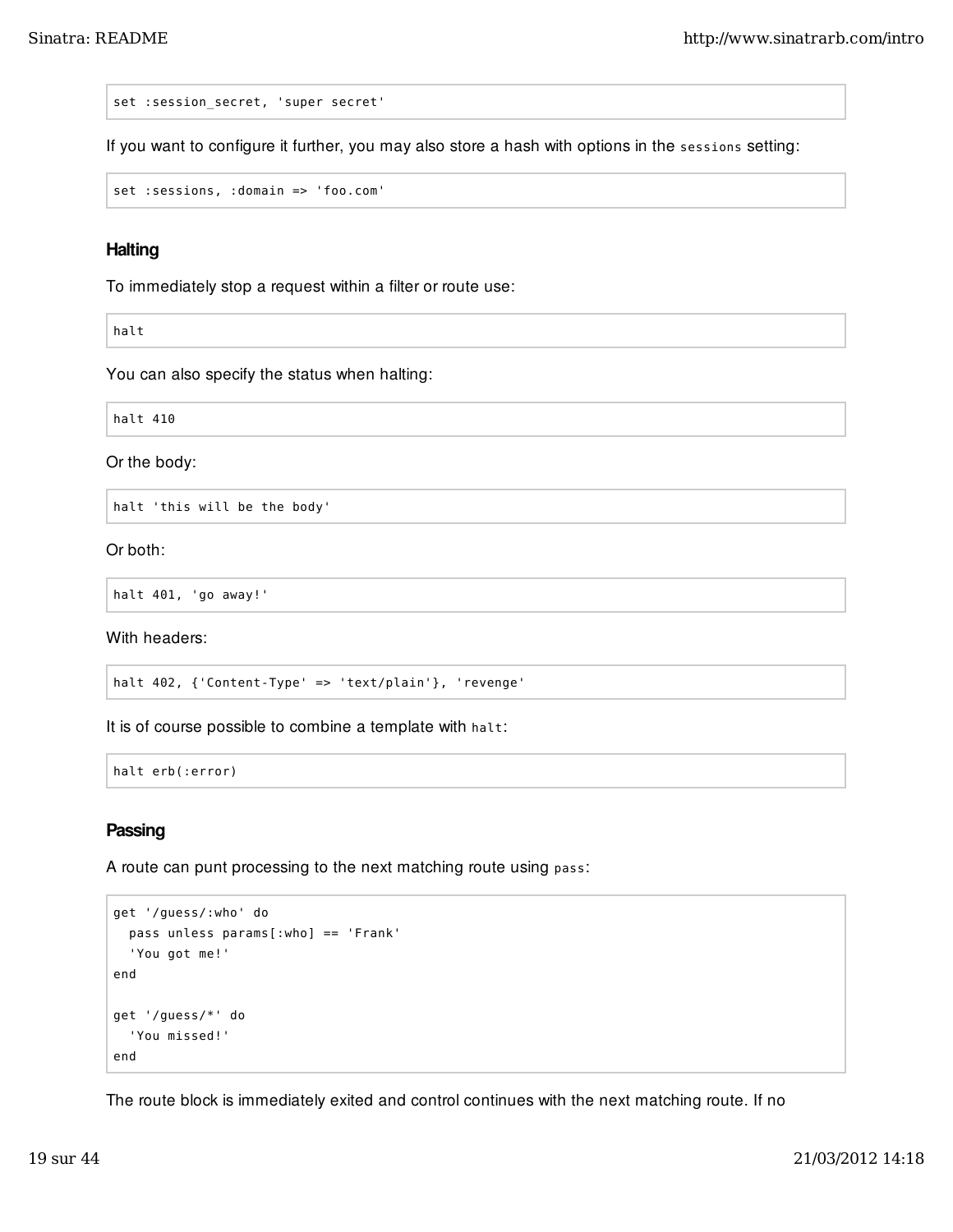matching route is found, a 404 is returned.

## Triggering Another Route

Sometimes pass is not what you want, instead you would like to get the result of calling another route. Simply use call to achieve this:

```
get '/foo' do
   status, headers, body = call env.merge("PATH_INFO" => '/bar')
   [status, headers, body.map(&:upcase)]
end
get '/bar' do
   "bar"
end
```
Note that in the example above, you would ease testing and increase performance by simply moving "bar" into a helper used by both / foo and / bar.

If you want the request to be sent to the same application instance rather than a duplicate, use call! instead of call.

Check out the Rack specification if you want to learn more about call.

#### Setting Body, Status Code and Headers

It is possible and recommended to set the status code and response body with the return value of the route block. However, in some scenarios you might want to set the body at an arbitrary point in the execution flow. You can do so with the body helper method. If you do so, you can use that method from there on to access the body:

```
get '/foo' do
   body "bar"
end
after do
   puts body
end
```
It is also possible to pass a block to body, which will be executed by the Rack handler (this can be used to implement streaming, see "Return Values").

Similar to the body, you can also set the status code and headers:

```
get '/foo' do
   status 418
   headers \
     "Allow" => "BREW, POST, GET, PROPFIND, WHEN",
```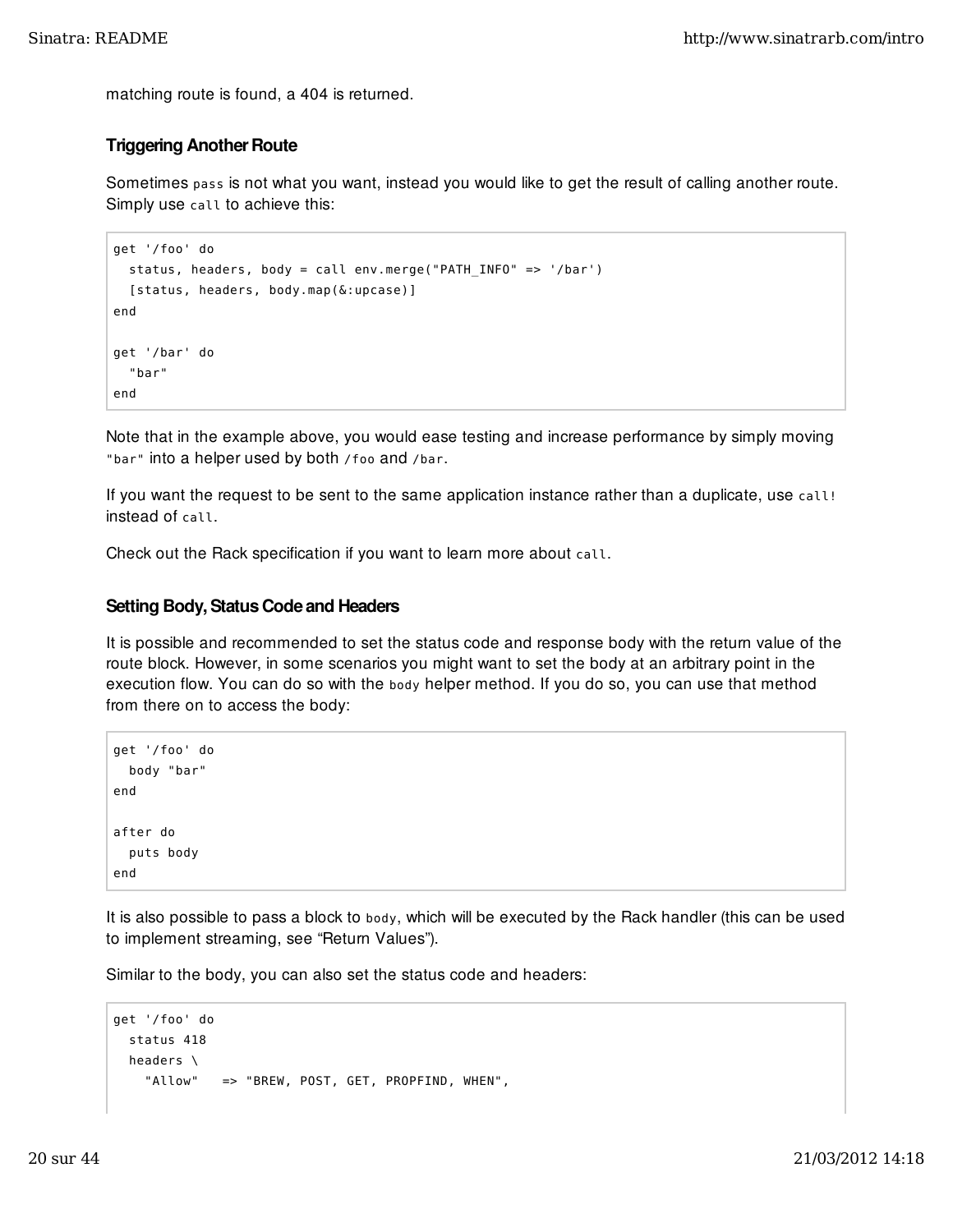```
 "Refresh" => "Refresh: 20; http://www.ietf.org/rfc/rfc2324.txt"
   body "I'm a tea pot!"
end
```
Like body, headers and status with no arguments can be used to access their current values.

#### Streaming Responses

Sometimes you want to start sending out data while still generating parts of the response body. In extreme examples, you want to keep sending data until the client closes the connection. You can use the stream helper to avoid creating your own wrapper:

```
get '/' do
   stream do |out|
     out << "It's gonna be legen -\n"
     sleep 0.5
    out << " (wait for it) \n"
     sleep 1
     out << "- dary!\n"
   end
end
```
This allows you to implement streaming APIs, Server Sent Events and can be used as basis for WebSockets. It can also be used to increase throughput if some but not all content depends on a slow resource.

Note that the streaming behavior, especially the number of concurrent request, highly depends on the web server used to serve the application. Some servers, like WEBRick, might not even support streaming at all. If the server does not support streaming, the body will be sent all at once after the block passed to stream finished executing. Streaming does not work at all with Shotgun.

If the optional parameter is set to keep open, it will not call close on the stream object, allowing you to close it at any later point in the execution flow. This only works on evented servers, like Thin and Rainbows. Other servers will still close the stream:

```
set :server, :thin
connections = []
get '/' do
   # keep stream open
   stream(:keep_open) { |out| connections << out }
end
post '/' do
   # write to all open streams
   connections.each { |out| out << params[:message] << "\n" }
   "message sent"
end
```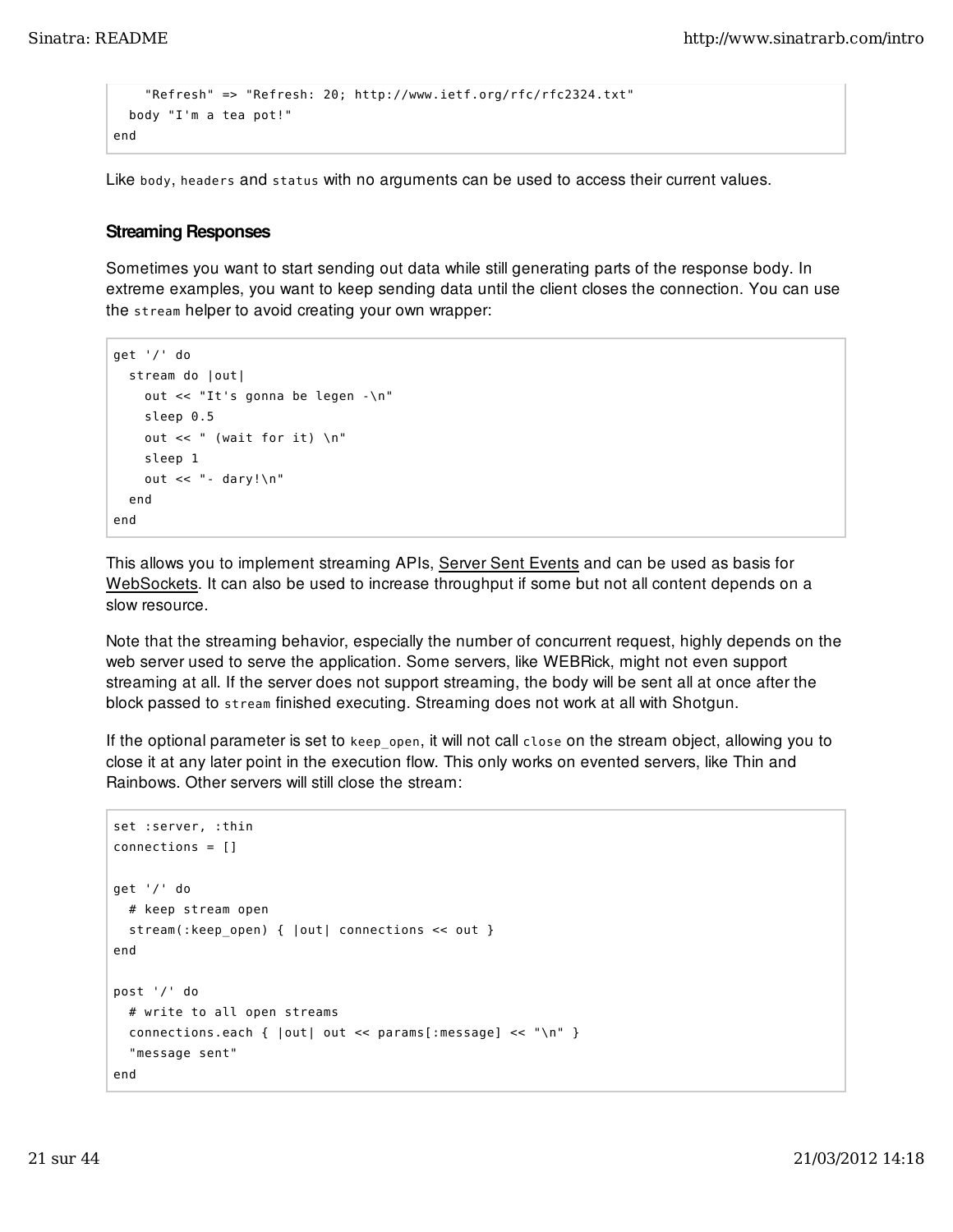## Logging

In the request scope, the logger helper exposes a Logger instance:

```
get '/' do
   logger.info "loading data"
  # ...
end
```
This logger will automatically take your Rack handler's logging settings into account. If logging is disabled, this method will return a dummy object, so you do not have to worry in your routes and filters about it.

Note that logging is only enabled for Sinatra:: Application by default, so if you inherit from Sinatra::Base, you probably want to enable it yourself:

```
class MyApp < Sinatra::Base
   configure :production, :development do
     enable :logging
   end
end
```
To avoid any logging middleware to be set up, set the logging setting to nil. However, keep in mind that logger will in that case return nil. A common use case is when you want to set your own logger. Sinatra will use whatever it will find in env['rack.logger'].

## Mime Types

When using send\_file or static files you may have mime types Sinatra doesn't understand. Use mime\_type to register them by file extension:

```
configure do
   mime_type :foo, 'text/foo'
end
```
You can also use it with the content type helper:

```
get '/' do
   content_type :foo
   "foo foo foo"
end
```
## Generating URLs

For generating URLs you should use the url helper method, for instance, in Haml:

```
%a{:href => url('/foo')} foo
```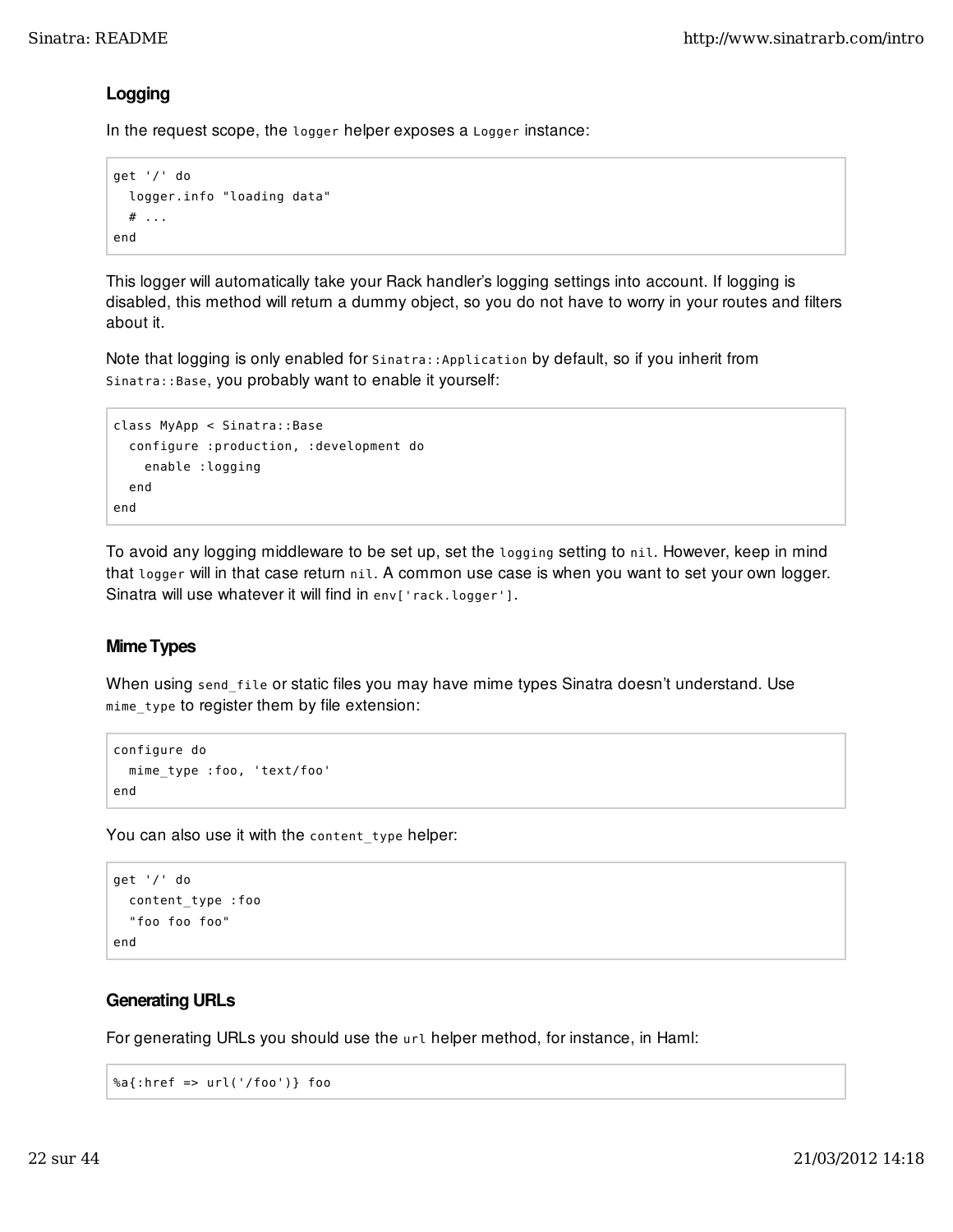It takes reverse proxies and Rack routers into account, if present.

This method is also aliased to to (see below for an example).

### Browser Redirect

You can trigger a browser redirect with the redirect helper method:

```
get '/foo' do
   redirect to('/bar')
end
```
Any additional parameters are handled like arguments passed to halt:

```
redirect to('/bar'), 303
redirect 'http://google.com', 'wrong place, buddy'
```
You can also easily redirect back to the page the user came from with redirect back:

```
get '/foo' do
   "<a href='/bar'>do something</a>"
end
get '/bar' do
   do_something
   redirect back
end
```
To pass arguments with a redirect, either add them to the query:

```
redirect to('/bar?sum=42')
```
Or use a session:

```
enable :sessions
get '/foo' do
   session[:secret] = 'foo'
   redirect to('/bar')
end
get '/bar' do
  session[:secret]
end
```
### Cache Control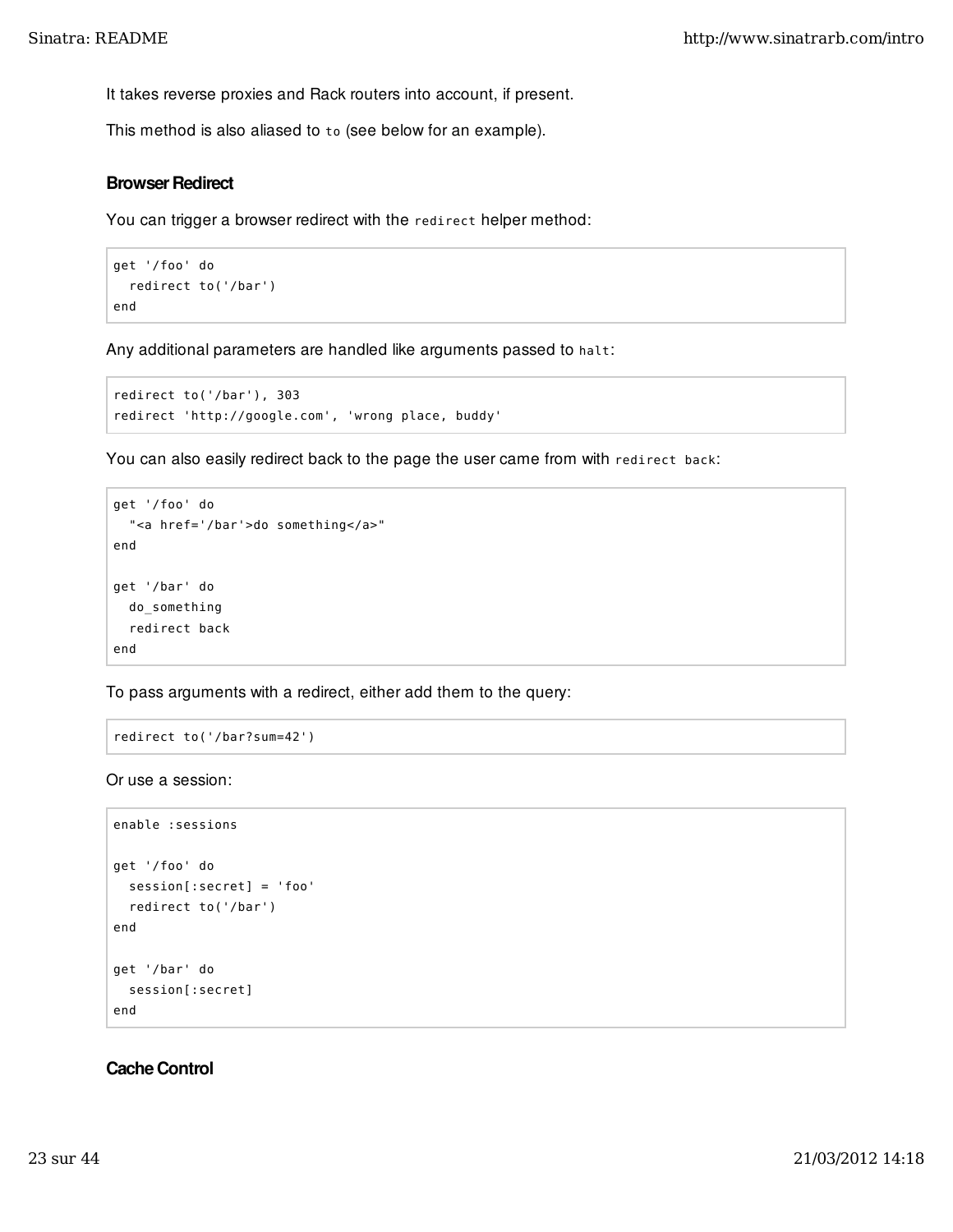Setting your headers correctly is the foundation for proper HTTP caching.

You can easily set the Cache-Control header with like this:

```
get '/' do
   cache_control :public
   "cache it!"
end
```
Pro tip: Set up caching in a before filter:

```
before do
   cache_control :public, :must_revalidate, :max_age => 60
end
```
If you are using the expires helper to set the corresponding header, Cache-Control will be set automatically for you:

```
before do
   expires 500, :public, :must_revalidate
end
```
To properly use caches, you should consider using etag or last\_modified. It is recommended to call those helpers **before** doing heavy lifting, as they will immediately flush a response if the client already has the current version in its cache:

```
get '/article/:id' do
   @article = Article.find params[:id]
   last_modified @article.updated_at
   etag @article.sha1
   erb :article
end
```
It is also possible to use a weak ETag:

etag @article.sha1, :weak

These helpers will not do any caching for you, but rather feed the necessary information to your cache. If you are looking for a quick reverse-proxy caching solution, try rack-cache:

```
require "rack/cache"
require "sinatra"
use Rack::Cache
get '/' do
   cache_control :public, :max_age => 36000
   sleep 5
```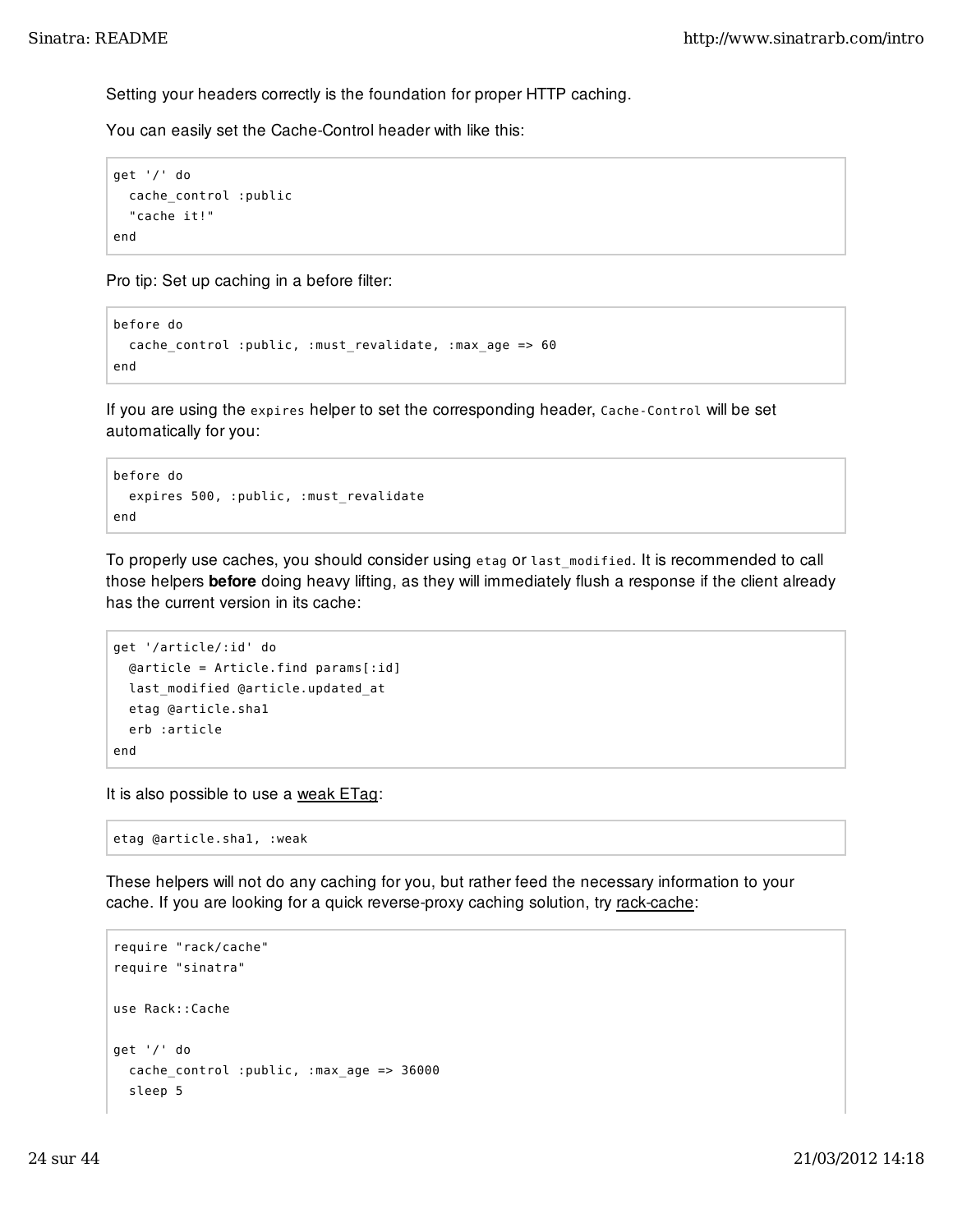"hello" end

Use the :static\_cache\_control setting (see below) to add Cache-Control header info to static files.

According to RFC 2616 your application should behave differently if the If-Match or If-None-Match header is set to  $*$  depending on whether the resource requested is already in existence. Sinatra assumes resources for safe (like get) and idempotent (like put) requests are already in existence, whereas other resources (for instance for post requests), are treated as new resources. You can change this behavior by passing in a :new\_resource option:

```
get '/create' do
   etag '', :new_resource => true
   Article.create
   erb :new_article
end
```
If you still want to use a weak ETag, pass in a :kind option:

etag '', :new\_resource => true, :kind => :weak

### Sending Files

For sending files, you can use the send\_file helper method:

```
get '/' do
   send_file 'foo.png'
end
```
It also takes a couple of options:

send\_file 'foo.png', :type => :jpg

The options are:

filename

file name, in response, defaults to the real file name.

```
last modified
```
value for Last-Modified header, defaults to the file's mtime.

type

content type to use, guessed from the file extension if missing.

disposition

used for Content-Disposition, possible values: nil (default), :attachment and :inline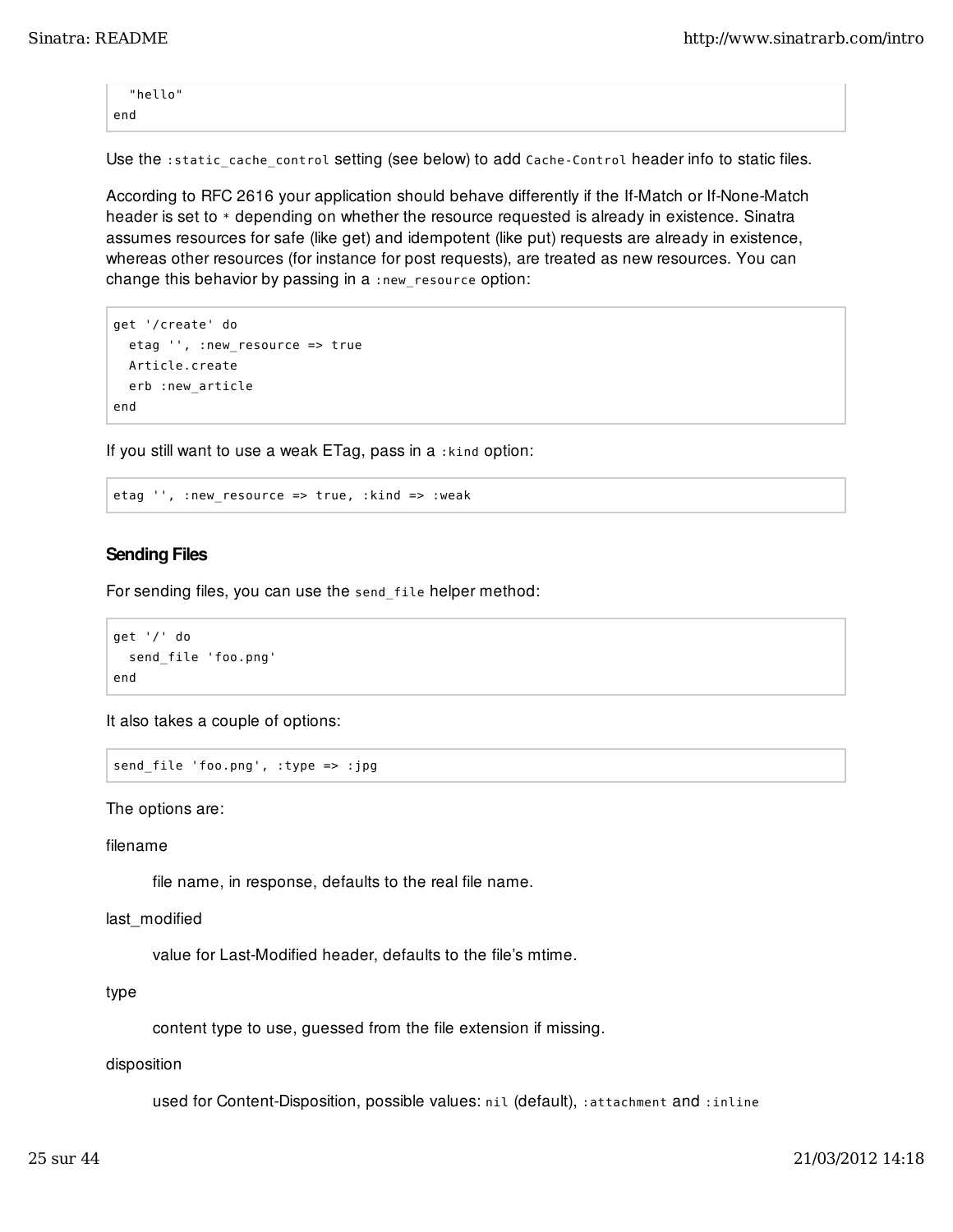length

Content-Length header, defaults to file size.

If supported by the Rack handler, other means than streaming from the Ruby process will be used. If you use this helper method, Sinatra will automatically handle range requests.

## Accessing the Request Object

The incoming request object can be accessed from request level (filter, routes, error handlers) through the request method:

```
# app running on http://example.com/example
get '/foo' do
   t = %w[text/css text/html application/javascript]
  request.accept \# ['text/html', '*/*']
   request.accept? 'text/xml' # true
   request.preferred_type(t) # 'text/html'
  request.body \# request body sent by the client (see below)
   request.scheme # "http"
   request.script_name # "/example"
   request.path_info # "/foo"
  request.port # 80
  request.request_method # "GET"
  request.query_string # ""
 request.content_length # length of request.body
 request.media_type # media type of request.body
  request.host # "example.com"
  request.get? \qquad \qquad \qquad \# true (similar methods for other verbs)
   request.form_data? # false
   request["SOME_HEADER"] # value of SOME_HEADER header
  request.referrer # the referrer of the client or '/'
  request.user_agent # user agent (used by :agent condition)<br>request.cookies # hash of browser cookies
                              # hash of browser cookies
  request.xhr? # is this an ajax request?
  request.url \# "http://example.com/example/foo"
  request.path \# "/example/foo"
  request.ip <br>
request/secure?<br>
request.forwarded?<br>
r = 1<br>
r = 1<br>
r = 1<br>
r = 1<br>
r = 1<br>
r = 1<br>
r = 1<br>
r = 1<br>
r = 1<br>
r = 1<br>
r = 1<br>
r = 1<br>
r = 1<br>
r = 1<br>
r = 1<br>
r = 1<br>
r = 1<br>
r = 1<br>
r = 1<br>
r = 1<br>
r = 1<br>
r = 1<br>
r = 1<br>
r = 1# false (would be true over ssl)
                             # true (if running behind a reverse proxy)
  request.env # raw env hash handed in by Rack
end
```
Some options, like script\_name or path\_info, can also be written:

```
before { request.path info = ''/'' }
get "/" do
   "all requests end up here"
```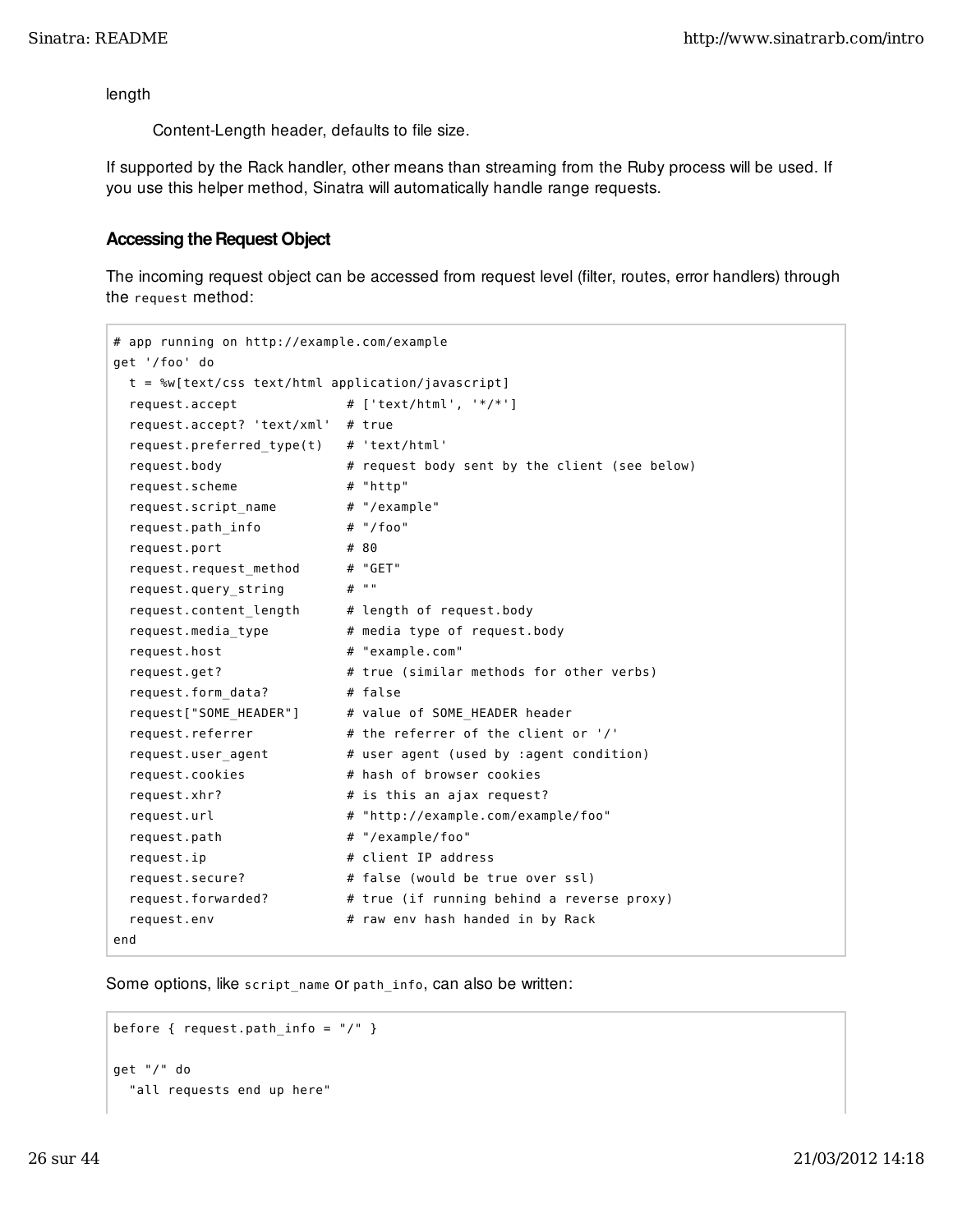end

The request.body is an IO or StringIO object:

```
post "/api" do
   request.body.rewind # in case someone already read it
   data = JSON.parse request.body.read
   "Hello #{data['name']}!"
end
```
## **Attachments**

You can use the attachment helper to tell the browser the response should be stored on disk rather than displayed in the browser:

```
get '/' do
   attachment
   "store it!"
end
```
You can also pass it a file name:

```
get '/' do
   attachment "info.txt"
   "store it!"
end
```
## Dealing with Date and Time

Sinatra offers a time\_for helper method, which, from the given value generates a Time object. It is also able to convert DateTime, Date and similar classes:

```
get '/' do
   pass if Time.now > time_for('Dec 23, 2012')
   "still time"
end
```
This method is used internally by expires, last\_modified and akin. You can therefore easily extend the behavior of those methods by overriding time\_for in your application:

```
helpers do
   def time_for(value)
    case value
     when :yesterday then Time.now - 24*60*60
     when :tomorrow then Time.now + 24*60*60
     else super
```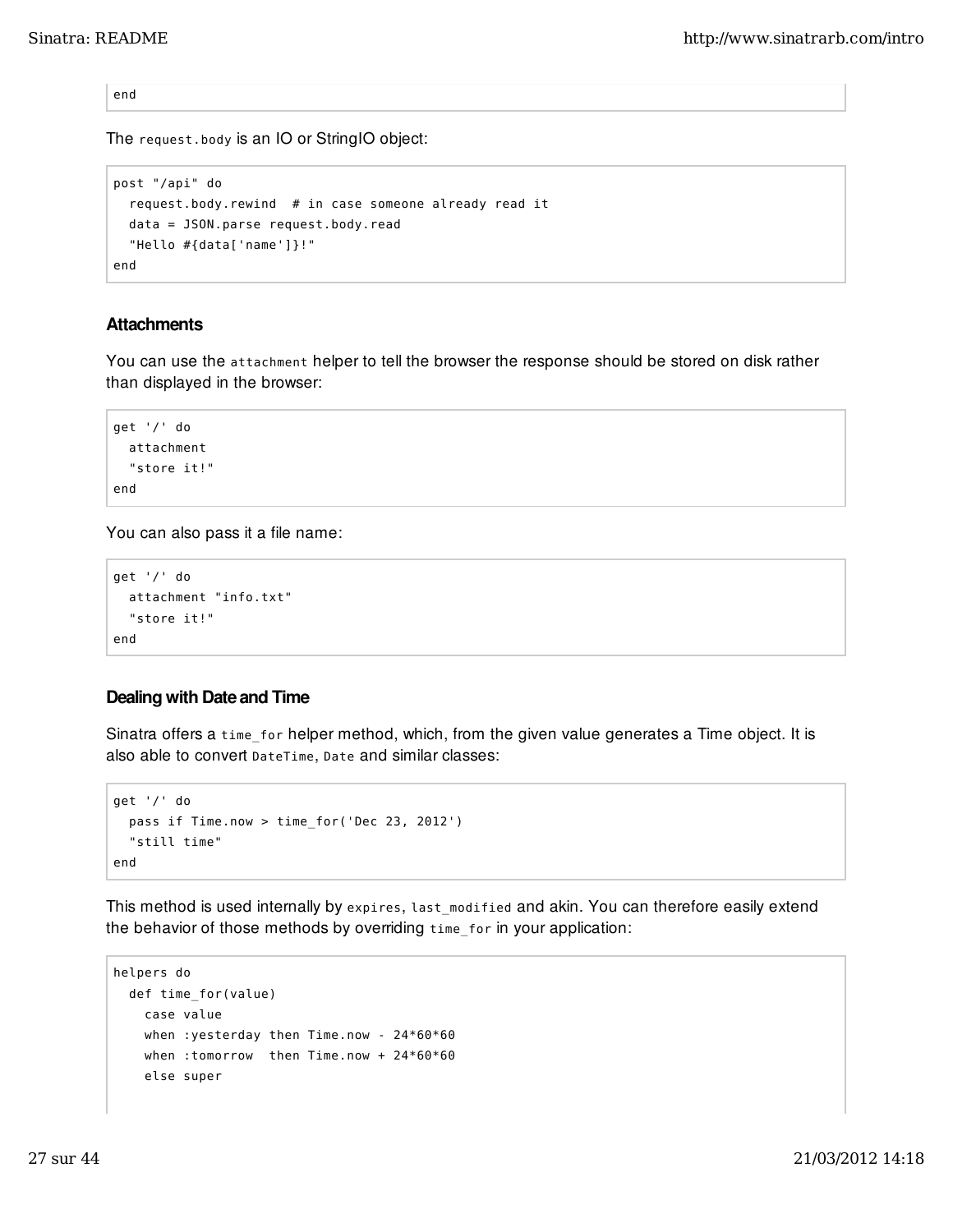```
 end
   end
end
get '/' do
   last_modified :yesterday
   expires :tomorrow
   "hello"
end
```
## Looking Up Template Files

The find\_template helper is used to find template files for rendering:

```
find_template settings.views, 'foo', Tilt[:haml] do |file|
   puts "could be #{file}"
end
```
This is not really useful. But it is useful that you can actually override this method to hook in your own lookup mechanism. For instance, if you want to be able to use more than one view directory:

```
set :views, ['views', 'templates']
helpers do
   def find_template(views, name, engine, &block)
    Array(views).each { |v| super(v, name, engine, &block) }
   end
end
```
Another example would be using different directories for different engines:

```
set :views, :sass => 'views/sass', :haml => 'templates', :default => 'views'
helpers do
   def find_template(views, name, engine, &block)
    \_, folder = views.detect { |k,v| engine == Tilt[k] }
     folder ||= views[:default]
     super(folder, name, engine, &block)
   end
end
```
You can also easily wrap this up in an extension and share with others!

Note that find\_template does not check if the file really exists but rather calls the given block for all possible paths. This is not a performance issue, since render will use break as soon as a file is found. Also, template locations (and content) will be cached if you are not running in development mode. You should keep that in mind if you write a really crazy method.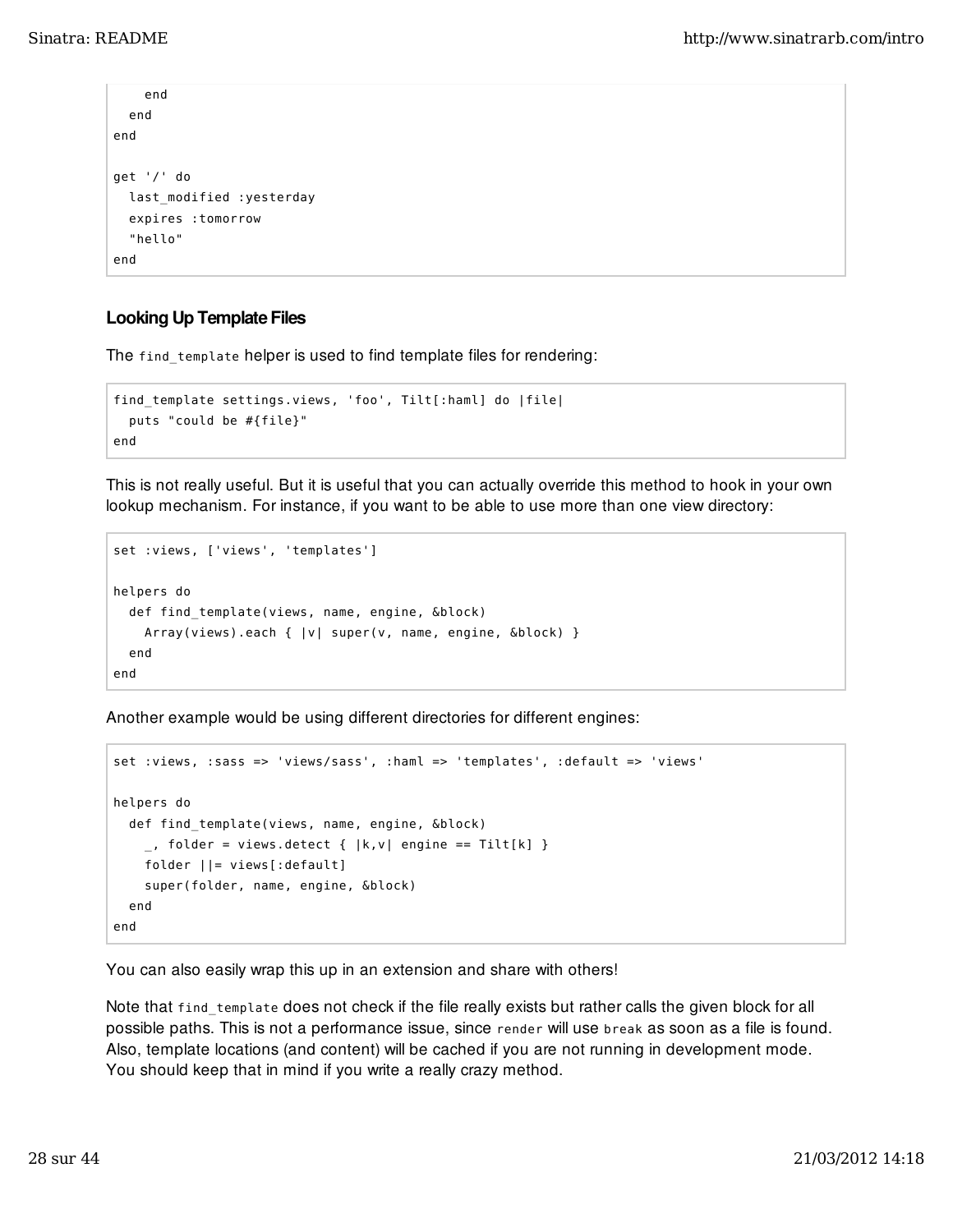## **Configuration**

Run once, at startup, in any environment:

```
configure do
   # setting one option
   set :option, 'value'
   # setting multiple options
   set :a => 1, :b => 2
   # same as `set :option, true`
   enable :option
   # same as `set :option, false`
   disable :option
   # you can also have dynamic settings with blocks
   set(:css_dir) { File.join(views, 'css') }
end
```
Run only when the environment (RACK\_ENV environment variable) is set to :production:

```
configure :production do
   ...
end
```
Run when the environment is set to either :production or :test:

```
configure :production, :test do
   ...
end
```
You can access those options via settings:

```
configure do
  set :foo, 'bar'
end
get '/' do
   settings.foo? # => true
   settings.foo # => 'bar'
   ...
end
```
## Configuring attack protection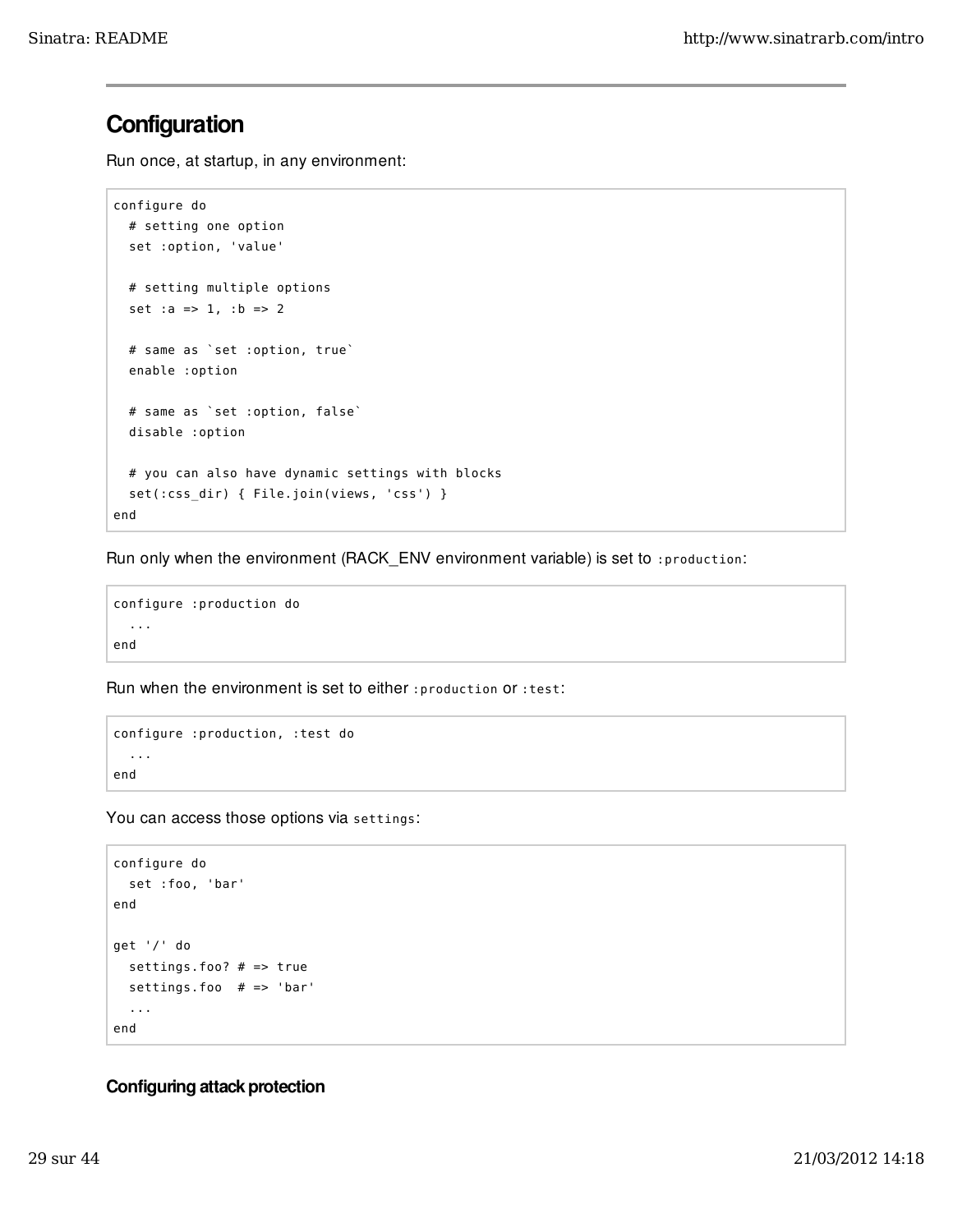Sinatra is using **Rack::Protection** to defend you application against common, opportunistic attacks. You can easily disable this behavior (which should result in performance gains):

disable :protection

To skip a single defense layer, set protection to an options hash:

set :protection, :except => :path\_traversal

You can also hand in an array in order to disable a list of protections:

set :protection, :except => [:path\_traversal, :session\_hijacking]

#### Available Settings

absolute\_redirects

If disabled, Sinatra will allow relative redirects, however, Sinatra will no longer conform with RFC 2616 (HTTP 1.1), which only allows absolute redirects.

Enable if your app is running behind a reverse proxy that has not been set up properly. Note that the url helper will still produce absolute URLs, unless you pass in false as second parameter.

Disabled per default.

#### add\_charsets

mime types the content\_type helper will automatically add the charset info to.

You should add to it rather than overriding this option:

settings.add\_charsets << "application/foobar"

#### app\_file

Path to the main application file, used to detect project root, views and public folder and inline templates.

#### bind

IP address to bind to (default: 0.0.0.0). Only used for built-in server.

#### default\_encoding

encoding to assume if unknown (defaults to "utf-8").

#### dump\_errors

display errors in the log.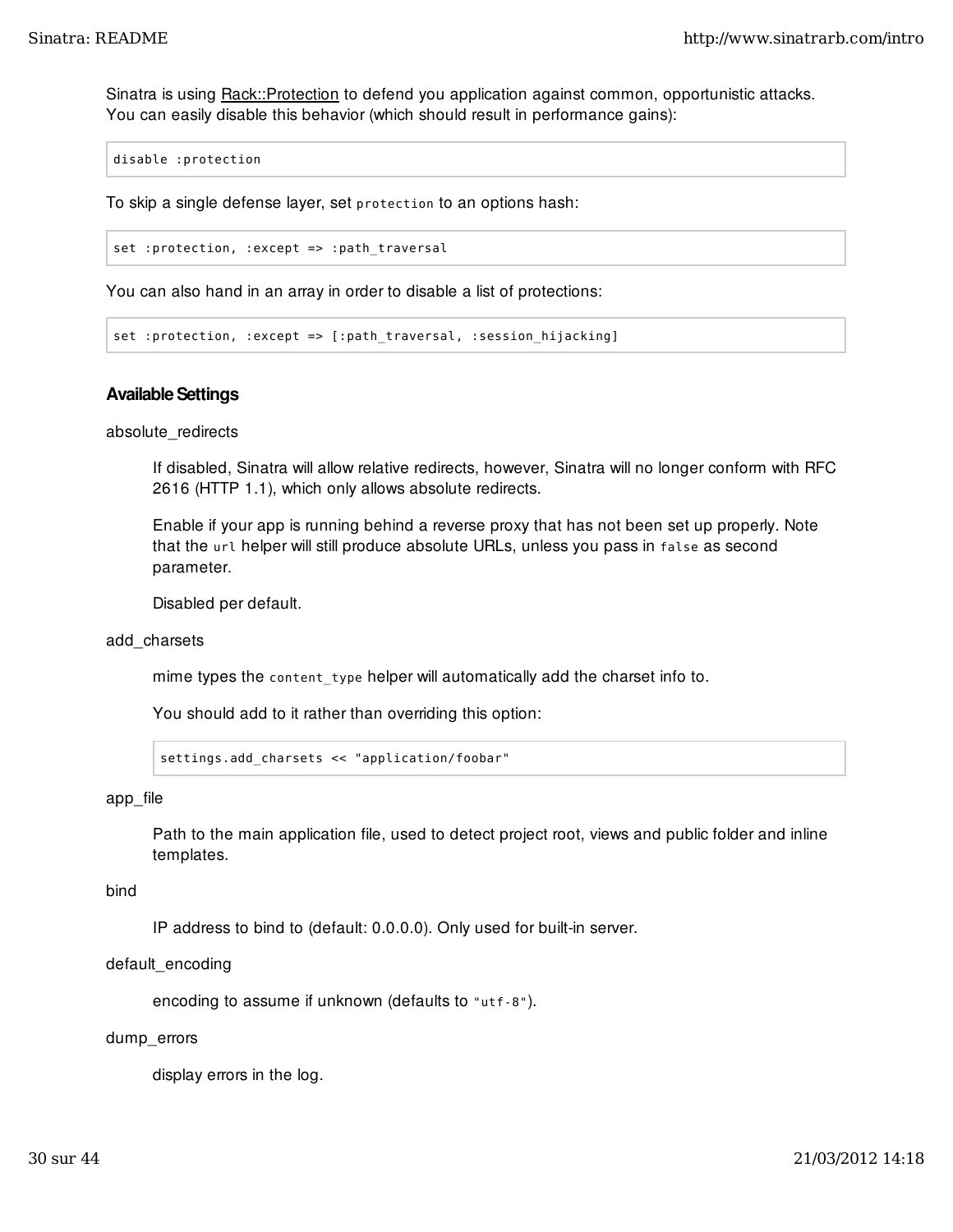#### environment

current environment, defaults to ENV['RACK\_ENV'], or "development" if not available.

#### logging

use the logger.

#### lock

Places a lock around every request, only running processing on request per Ruby process concurrently.

Enabled if your app is not thread-safe. Disabled per default.

#### method\_override

use \_method magic to allow put/delete forms in browsers that don't support it.

#### port

Port to listen on. Only used for built-in server.

#### prefixed\_redirects

Whether or not to insert request.script\_name into redirects if no absolute path is given. That way redirect '/foo' would behave like redirect to('/foo'). Disabled per default.

#### protection

Whether or not to enable web attack protections. See protection section above.

#### public\_folder

Path to the folder public files are served from. Only used if static file serving is enabled (see static setting below). Inferred from app\_file setting if not set.

#### reload\_templates

whether or not to reload templates between requests. Enabled in development mode.

#### root

Path to project root folder. Inferred from app\_file setting if not set.

#### raise\_errors

raise exceptions (will stop application). Enabled by default when environment is set to "test", disabled otherwise.

#### run

if enabled, Sinatra will handle starting the web server, do not enable if using rackup or other means.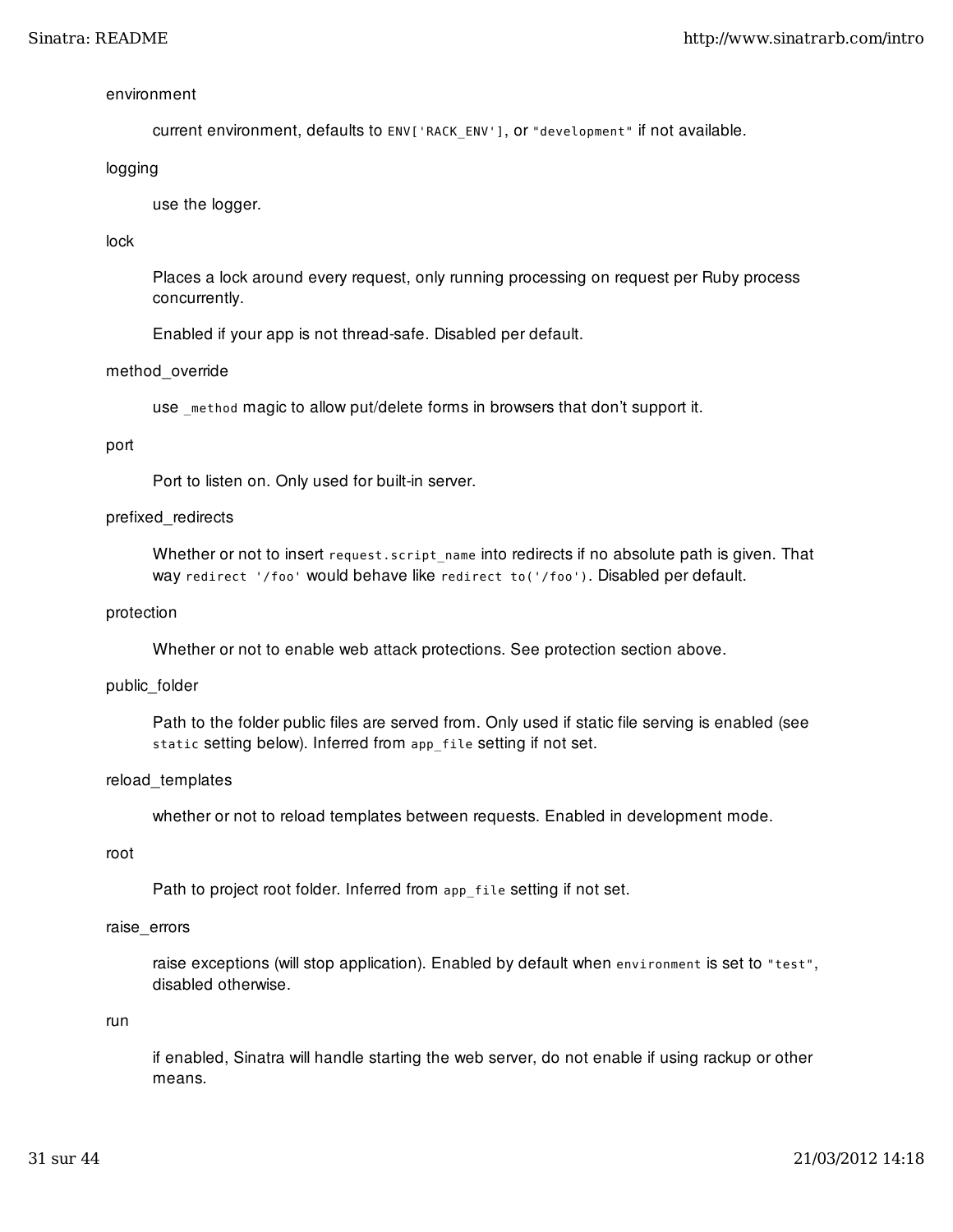#### running

is the built-in server running now? do not change this setting!

#### server

server or list of servers to use for built-in server. defaults to ['thin', 'mongrel', 'webrick'], order indicates priority.

#### sessions

enable cookie based sessions support using Rack::Session::Cookie. See 'Using Sessions' section for more information.

#### show exceptions

show a stack trace in the browser when an exception happens. Enabled by default when environment is set to "development", disabled otherwise.

#### static

Whether Sinatra should handle serving static files. Disable when using a Server able to do this on its own. Disabling will boost performance. Enabled per default in classic style, disabled for modular apps.

#### static\_cache\_control

When Sinatra is serving static files, set this to add Cache-Control headers to the responses. Uses the cache control helper. Disabled by default. Use an explicit array when setting multiple values: set :static\_cache\_control, [:public, :max\_age => 300]

#### threaded

If set to true, will tell Thin to use EventMachine.defer for processing the request.

#### views

Path to the views folder. Inferred from app\_file setting if not set.

## **Environments**

There are three predefined environments: development, production and test. Environment can be set by RACK\_ENV environment variable, and default value is development.

You can also run different environemnt using -e option:

ruby my\_app.rb -e [ENVIRONMENT]

You can use predefinied methods: development?, test? and production?, to check which enviroment is set.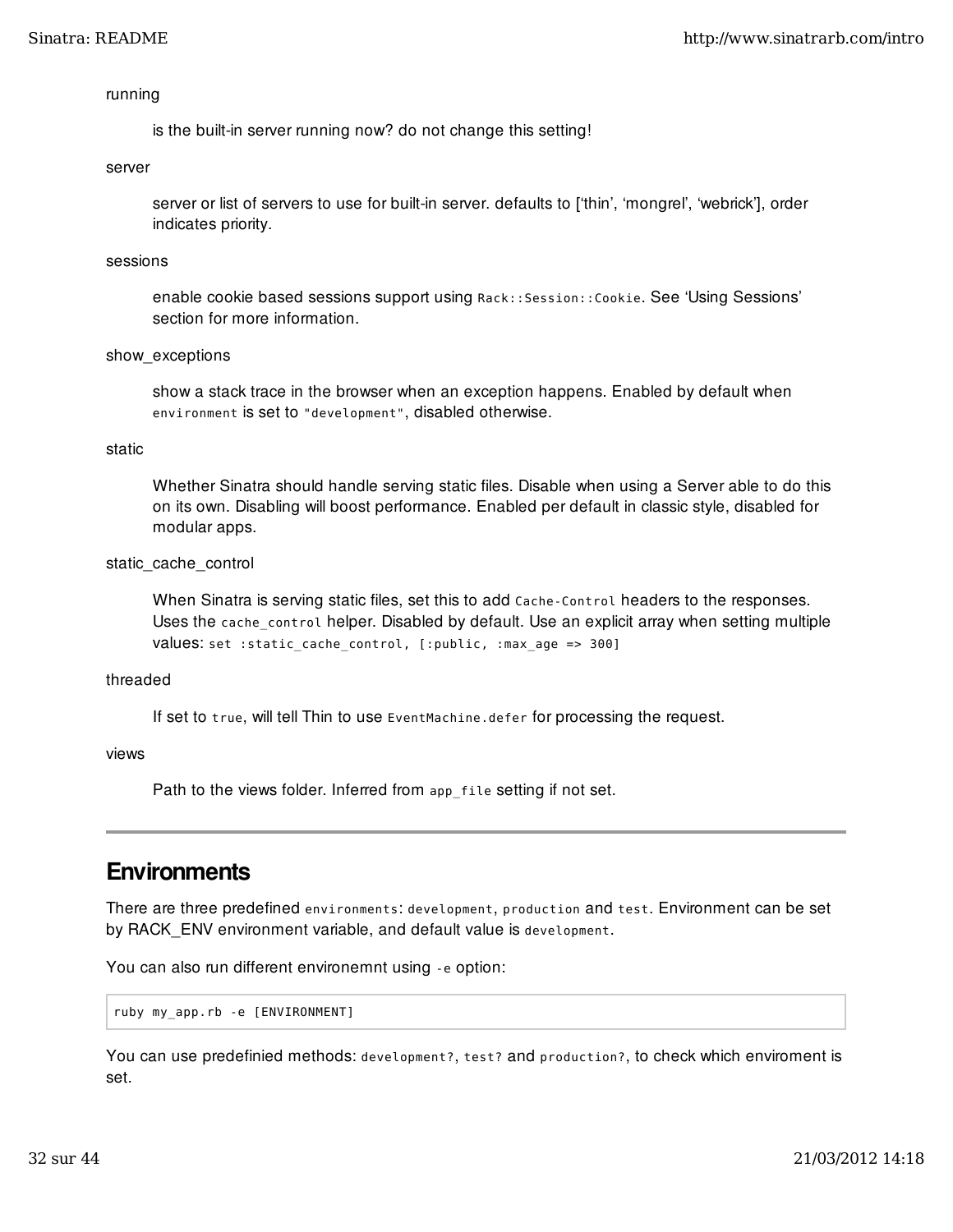Developemnt is default setting. In this mode, all templates are being reloaded between requests. Special not\_found and error handlers are installed for this enviroment, so you will see nice error page. In production and test templates are being cached.

## Error Handling

Error handlers run within the same context as routes and before filters, which means you get all the goodies it has to offer, like haml, erb, halt, etc.

## Not Found

When a Sinatra::NotFound exception is raised, or the response's status code is 404, the not\_found handler is invoked:

```
not_found do
   'This is nowhere to be found.'
end
```
## Error

The error handler is invoked any time an exception is raised from a route block or a filter. The exception object can be obtained from the sinatra.error Rack variable:

```
error do
   'Sorry there was a nasty error - ' + env['sinatra.error'].name
end
```
Custom errors:

```
error MyCustomError do
   'So what happened was...' + env['sinatra.error'].message
end
```
Then, if this happens:

```
get '/' do
   raise MyCustomError, 'something bad'
end
```
You get this:

So what happened was... something bad

Alternatively, you can install an error handler for a status code: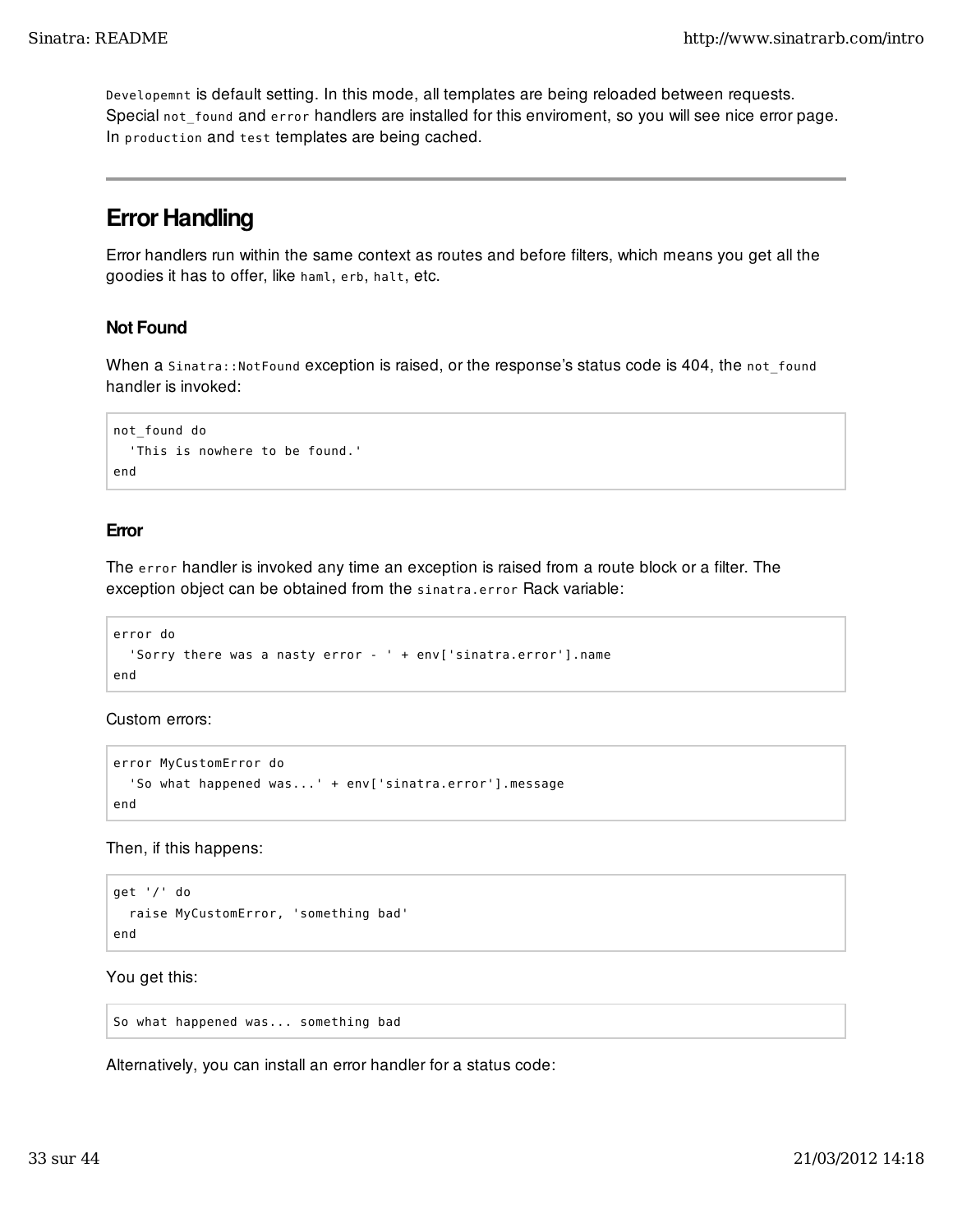```
error 403 do
   'Access forbidden'
end
get '/secret' do
   403
end
```
Or a range:

```
error 400..510 do
   'Boom'
end
```
Sinatra installs special not found and error handlers when running under the development environment.

## Rack Middleware

Sinatra rides on Rack, a minimal standard interface for Ruby web frameworks. One of Rack's most interesting capabilities for application developers is support for "middleware" – components that sit between the server and your application monitoring and/or manipulating the HTTP request/response to provide various types of common functionality.

Sinatra makes building Rack middleware pipelines a cinch via a top-level use method:

```
require 'sinatra'
require 'my_custom_middleware'
use Rack::Lint
use MyCustomMiddleware
get '/hello' do
   'Hello World'
end
```
The semantics of use are identical to those defined for the **Rack::Builder DSL** (most frequently used from rackup files). For example, the use method accepts multiple/variable args as well as blocks:

```
use Rack::Auth::Basic do |username, password|
   username == 'admin' && password == 'secret'
end
```
Rack is distributed with a variety of standard middleware for logging, debugging, URL routing, authentication, and session handling. Sinatra uses many of these components automatically based on configuration so you typically don't have to use them explicitly.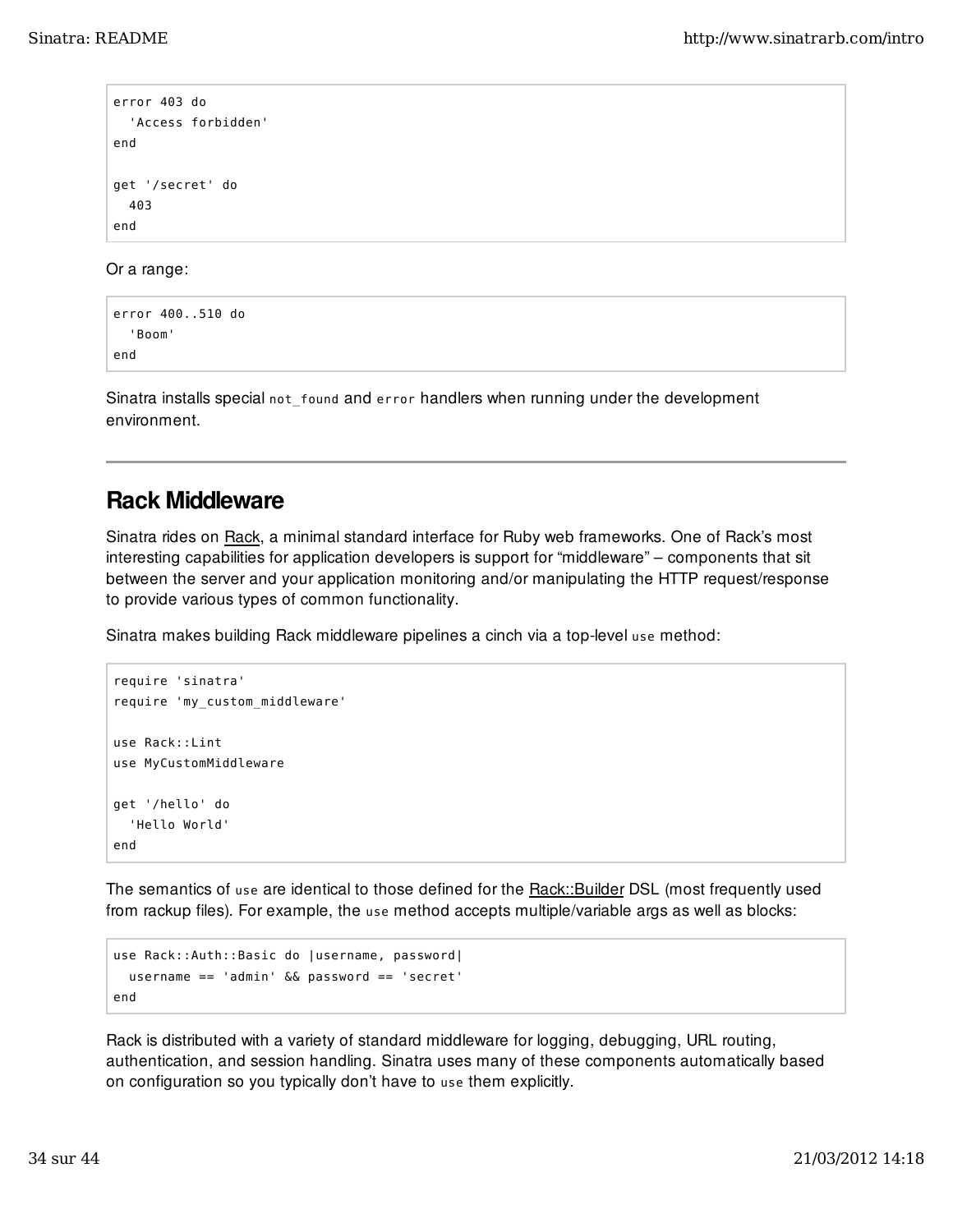You can find useful middleware in rack, rack-contrib, with CodeRack or in the Rack wiki.

## **Testing**

Sinatra tests can be written using any Rack-based testing library or framework. Rack::Test is recommended:

```
require 'my_sinatra_app'
require 'test/unit'
require 'rack/test'
class MyAppTest < Test::Unit::TestCase
   include Rack::Test::Methods
   def app
     Sinatra::Application
   end
   def test_my_default
    get '/'
    assert equal 'Hello World!', last response.body
   end
   def test_with_params
     get '/meet', :name => 'Frank'
     assert_equal 'Hello Frank!', last_response.body
   end
   def test_with_rack_env
     get '/', {}, 'HTTP_USER_AGENT' => 'Songbird'
     assert_equal "You're using Songbird!", last_response.body
   end
end
```
## Sinatra::Base - Middleware, Libraries, and Modular Apps

Defining your app at the top-level works well for micro-apps but has considerable drawbacks when building reusable components such as Rack middleware, Rails metal, simple libraries with a server component, or even Sinatra extensions. The top-level DSL pollutes the Object namespace and assumes a micro-app style configuration (e.g., a single application file, ./public and ./views directories, logging, exception detail page, etc.). That's where  $S$ inatra::Base comes into play:

```
require 'sinatra/base'
class MyApp < Sinatra::Base
```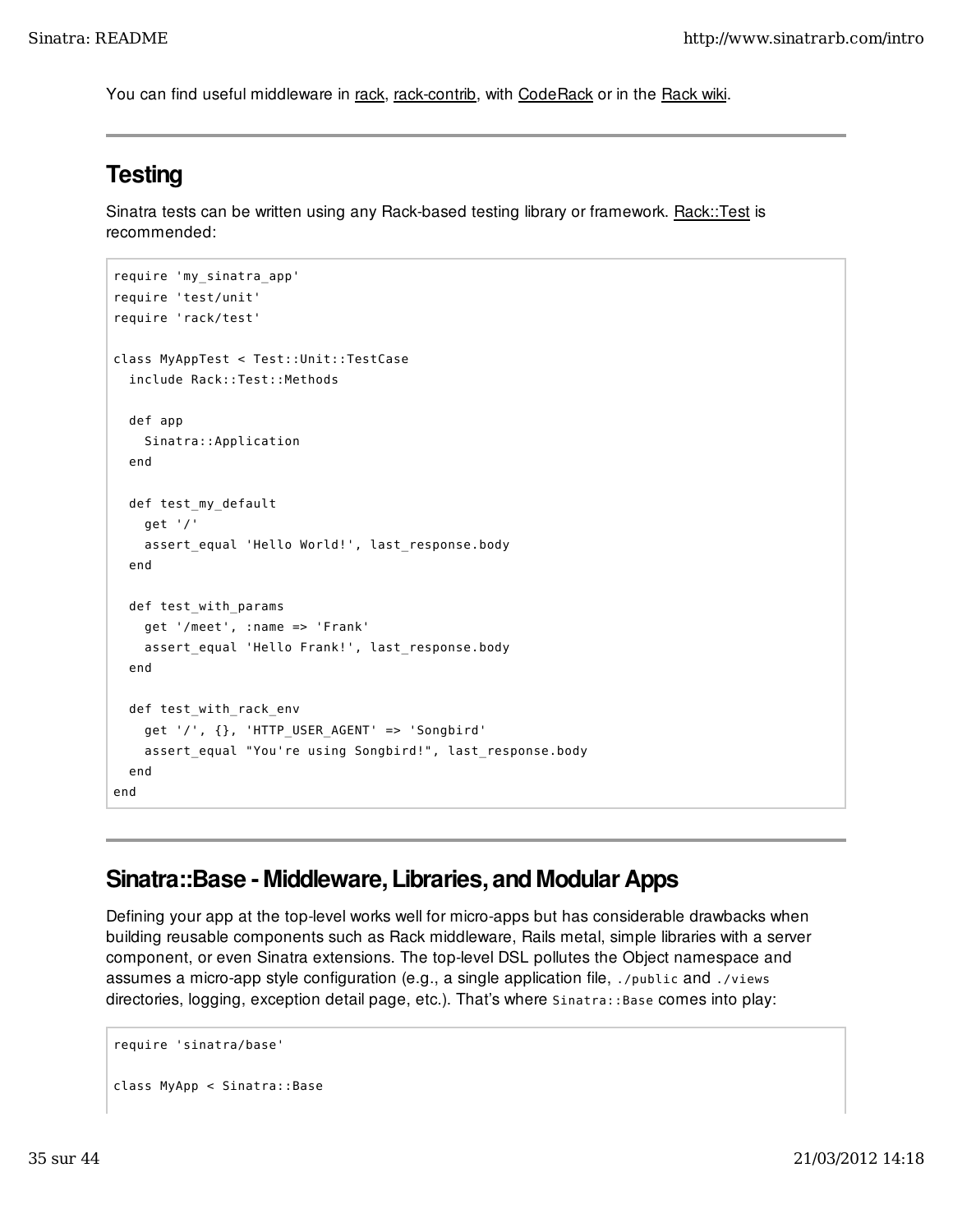```
 set :sessions, true
   set :foo, 'bar'
   get '/' do
     'Hello world!'
   end
end
```
The methods available to Sinatra::Base subclasses are exactly as those available via the top-level DSL. Most top-level apps can be converted to Sinatra:: Base components with two modifications:

- Your file should require sinatra/base instead of sinatra; otherwise, all of Sinatra's DSL methods are imported into the main namespace.
- Put your app's routes, error handlers, filters, and options in a subclass of Sinatra::Base.

Sinatra::Base is a blank slate. Most options are disabled by default, including the built-in server. See Options and Configuration for details on available options and their behavior.

### Modular vs. Classic Style

Contrary to common belief, there is nothing wrong with classic style. If it suits your application, you do not have to switch to a modular application.

There are only two downsides compared with modular style:

- You may only have one Sinatra application per Ruby process. If you plan to use more, switch to modular style.
- Classic style pollutes Object with delegator methods. If you plan to ship your application in a library/gem, switch to modular style.

There is no reason you cannot mix modular and classic style.

If switching from one style to the other, you should be aware of slightly different default settings:

| Setting          | Classic              | Modular                        |
|------------------|----------------------|--------------------------------|
|                  |                      |                                |
| run              | $$0 == app file$     | false                          |
| logging          | true                 | false                          |
| method override  | true                 | false                          |
| inline templates | true                 | false                          |
| static           | true                 | false                          |
| app file         | file loading sinatra | file subclassing Sinatra::Base |

### Serving a Modular Application

There are two common options for starting a modular app, actively starting with run!:

|  |  | # my_app.rb |  |  |
|--|--|-------------|--|--|
|--|--|-------------|--|--|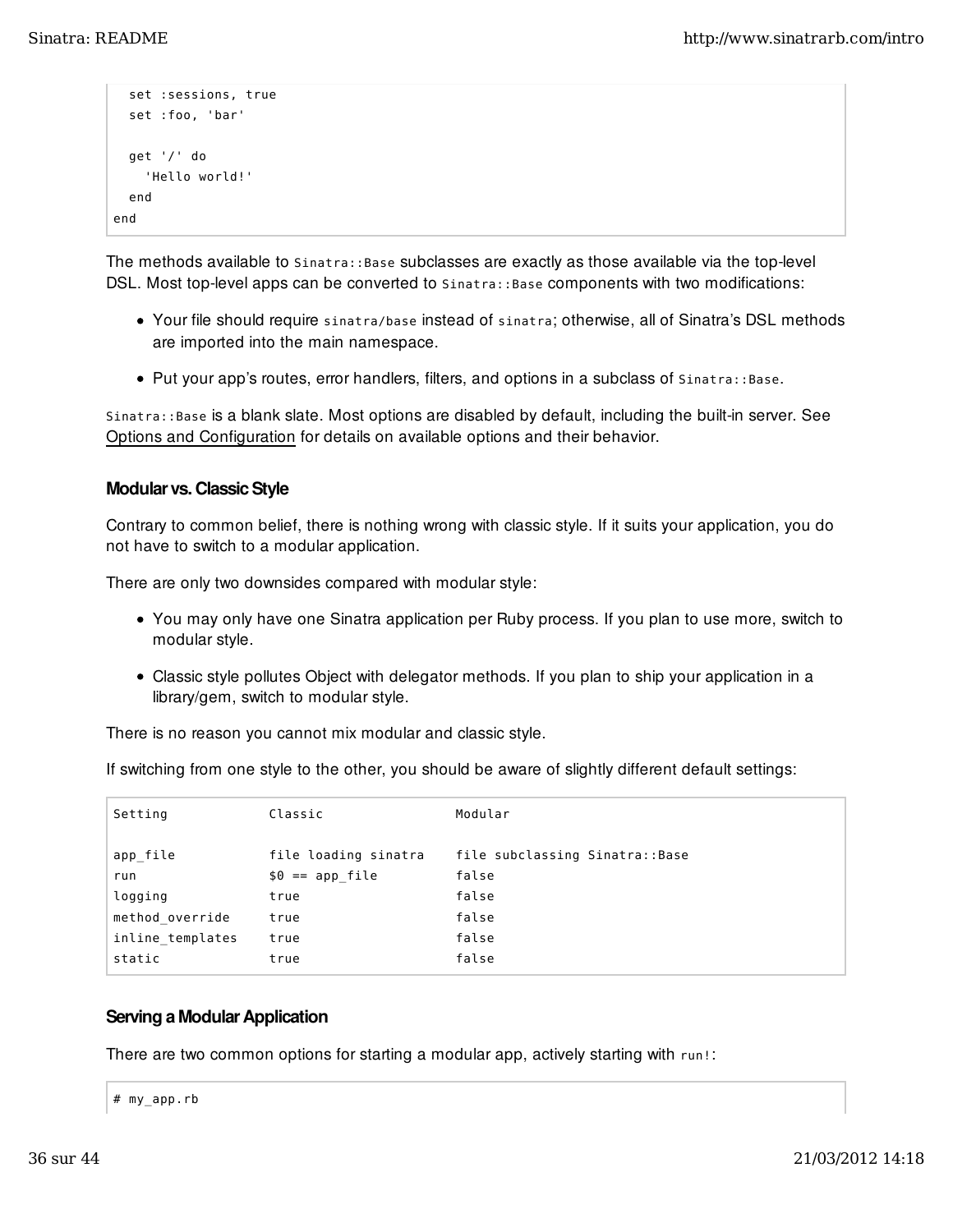```
require 'sinatra/base'
class MyApp < Sinatra::Base
   # ... app code here ...
   # start the server if ruby file executed directly
  run! if app\_file == $0end
```
Start with:

ruby my\_app.rb

Or with a config.ru, which allows using any Rack handler:

```
# config.ru
require './my_app'
run MyApp
```
Run:

rackup -p 4567

## Using a Classic Style Application with a config.ru

Write your app file:

```
# app.rb
require 'sinatra'
get '/' do
   'Hello world!'
end
```
And a corresponding config.ru:

```
require './app'
run Sinatra::Application
```
## When to use a config.ru?

Good signs you probably want to use a config.ru:

- You want to deploy with a different Rack handler (Passenger, Unicorn, Heroku, …).
- You want to use more than one subclass of Sinatra::Base.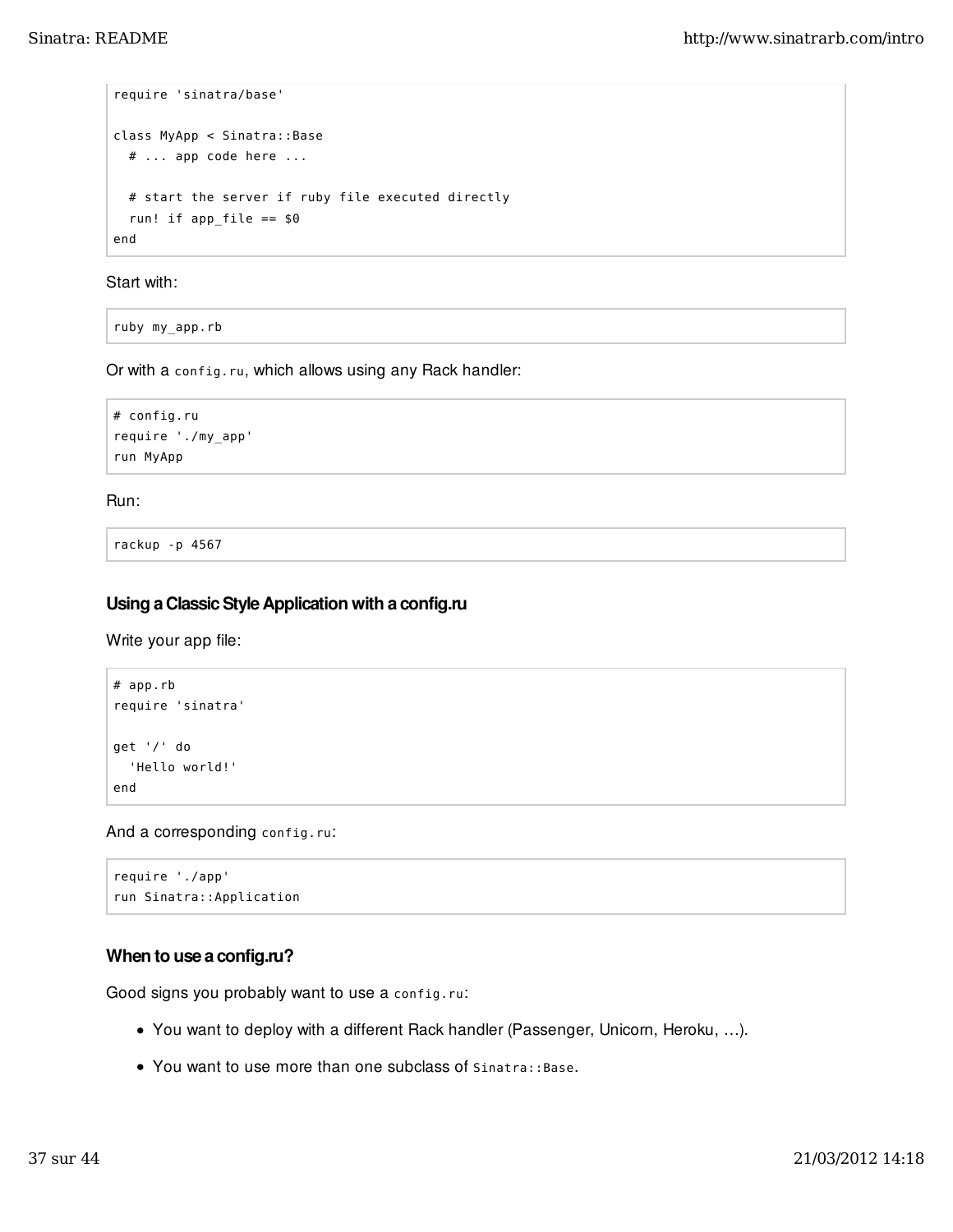You want to use Sinatra only for middleware, but not as endpoint.

There is no need to switch to a **config.ru** only because you switched to modular style, and you don't have to use modular style for running with a **config.ru**.

#### Using Sinatra as Middleware

Not only is Sinatra able to use other Rack middleware, any Sinatra application can in turn be added in front of any Rack endpoint as middleware itself. This endpoint could be another Sinatra application, or any other Rack-based application (Rails/Ramaze/Camping/…):

```
require 'sinatra/base'
class LoginScreen < Sinatra::Base
   enable :sessions
   get('/login') { haml :login }
   post('/login') do
     if params[:name] == 'admin' && params[:password] == 'admin'
       session['user_name'] = params[:name]
     else
       redirect '/login'
     end
   end
end
class MyApp < Sinatra::Base
   # middleware will run before filters
   use LoginScreen
   before do
     unless session['user_name']
       halt "Access denied, please <a href='/login'>login</a>."
     end
   end
   get('/') { "Hello #{session['user_name']}." }
end
```
### Dynamic Application Creation

Sometimes you want to create new applications at runtime without having to assign them to a constant, you can do this with Sinatra.new:

```
require 'sinatra/base'
my\_app = Sinatra.new { get('/') { } 'jmy_app.run!
```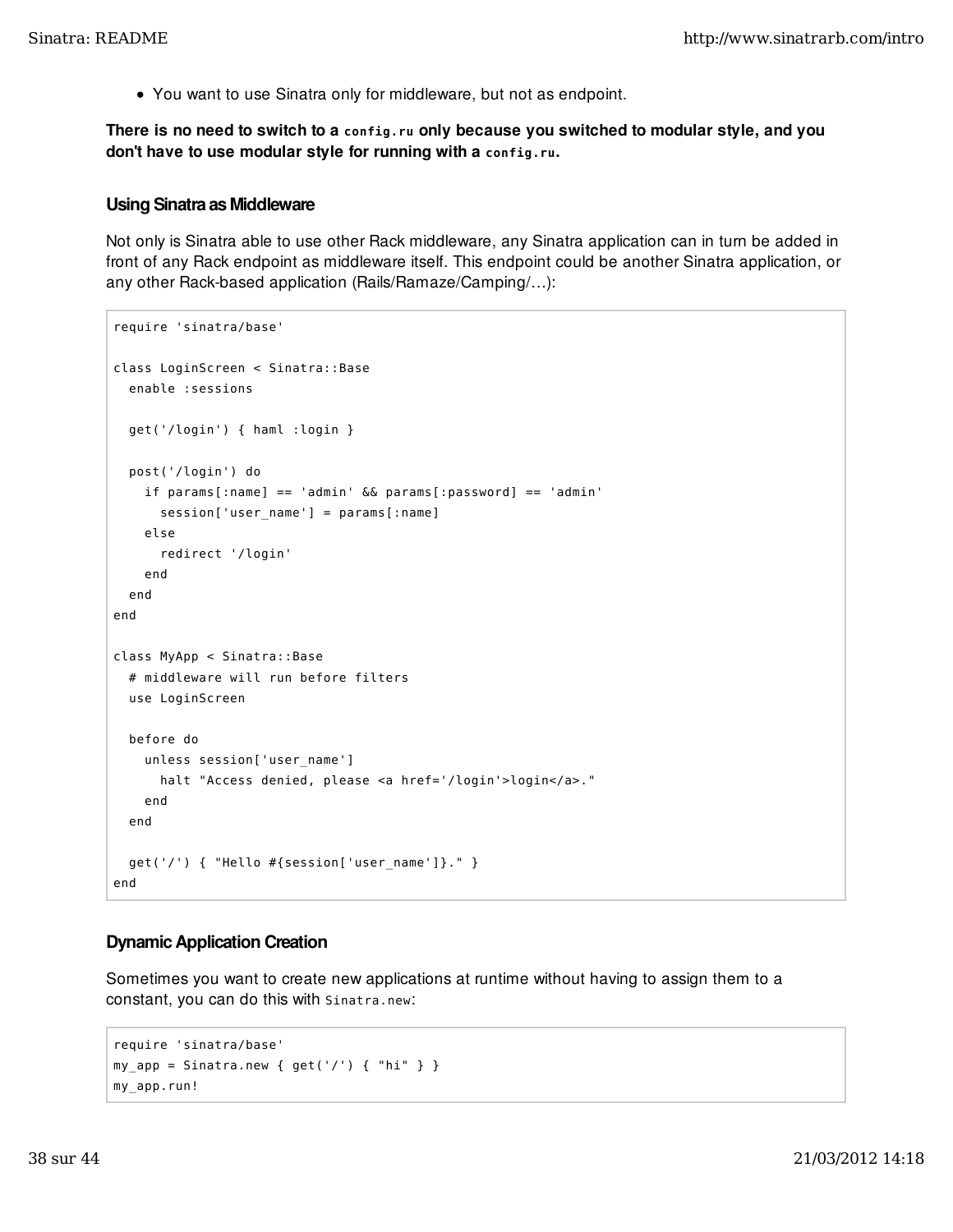It takes the application to inherit from as optional argument:

```
# config.ru
require 'sinatra/base'
controller = Sinatra.new do
   enable :logging
  helpers MyHelpers
end
map('/a') do
   run Sinatra.new(controller) { get('/') { 'a' } }
end
map('/b') do
   run Sinatra.new(controller) { get('/') { 'b' } }
end
```
This is especially useful for testing Sinatra extensions or using Sinatra in your own library.

This also makes using Sinatra as middleware extremely easy:

```
require 'sinatra/base'
use Sinatra do
   get('/') { ... }
end
run RailsProject::Application
```
## Scopes and Binding

The scope you are currently in determines what methods and variables are available.

## Application/Class Scope

Every Sinatra application corresponds to a subclass of Sinatra::Base. If you are using the top-level DSL (require 'sinatra'), then this class is Sinatra::Application, otherwise it is the subclass you created explicitly. At class level you have methods like get or before, but you cannot access the request object or the session, as there only is a single application class for all requests.

Options created via set are methods at class level:

```
class MyApp < Sinatra::Base
   # Hey, I'm in the application scope!
   set :foo, 42
```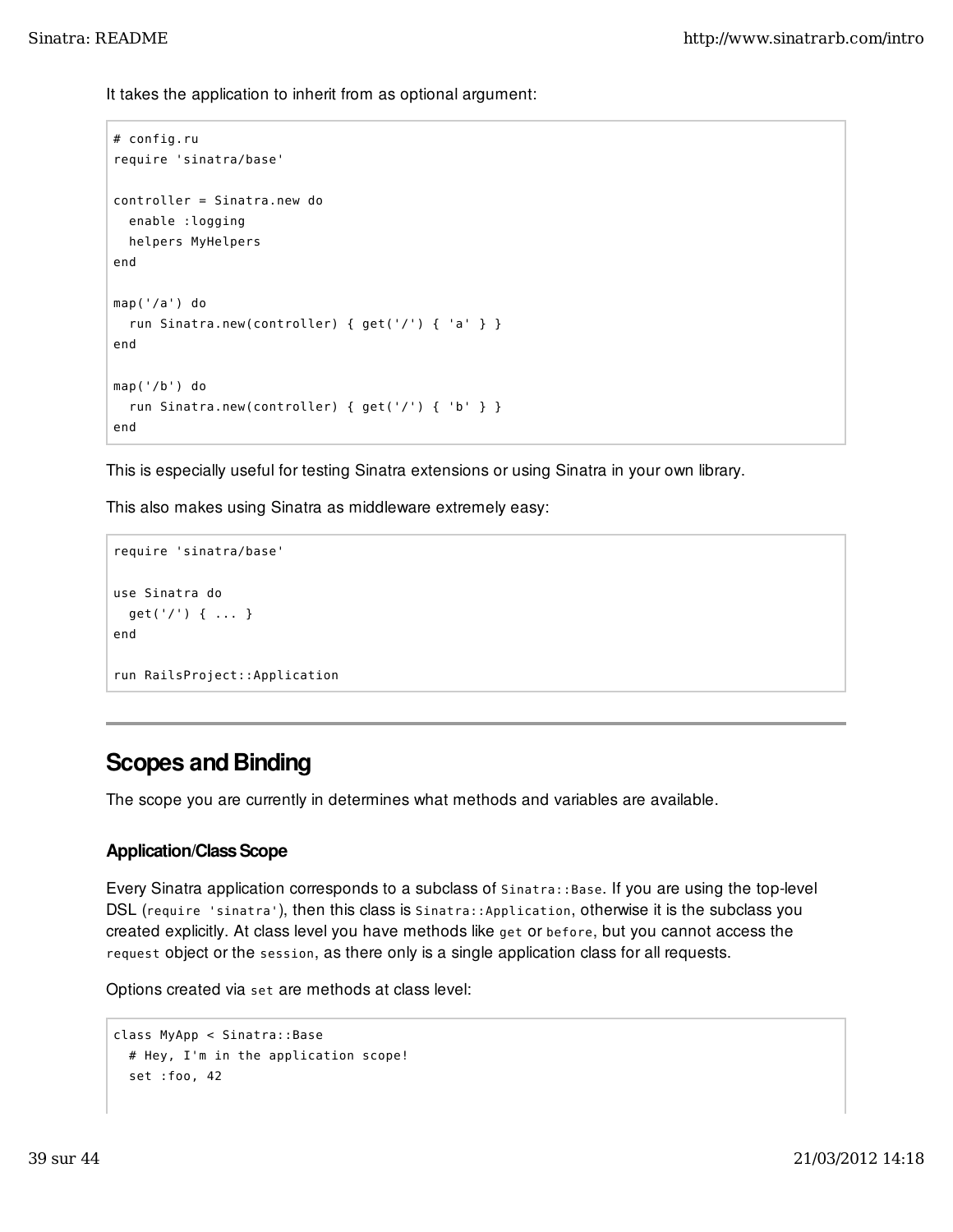```
foo # == 42 get '/foo' do
     # Hey, I'm no longer in the application scope!
   end
end
```
You have the application scope binding inside:

- Your application class body
- Methods defined by extensions
- The block passed to helpers
- Procs/blocks used as value for set
- The block passed to Sinatra.new

You can reach the scope object (the class) like this:

- Via the object passed to configure blocks (configure  $\{ |c| \ldots \}$ )
- settings from within request scope

## Request/Instance Scope

For every incoming request, a new instance of your application class is created and all handler blocks run in that scope. From within this scope you can access the request and session object or call rendering methods like erb or haml. You can access the application scope from within the request scope via the settings helper:

```
class MyApp < Sinatra::Base
   # Hey, I'm in the application scope!
   get '/define_route/:name' do
     # Request scope for '/define_route/:name'
    Qvalue = 42 settings.get("/#{params[:name]}") do
       # Request scope for "/#{params[:name]}"
       @value # => nil (not the same request)
     end
     "Route defined!"
   end
end
```
You have the request scope binding inside:

get/head/post/put/delete/options blocks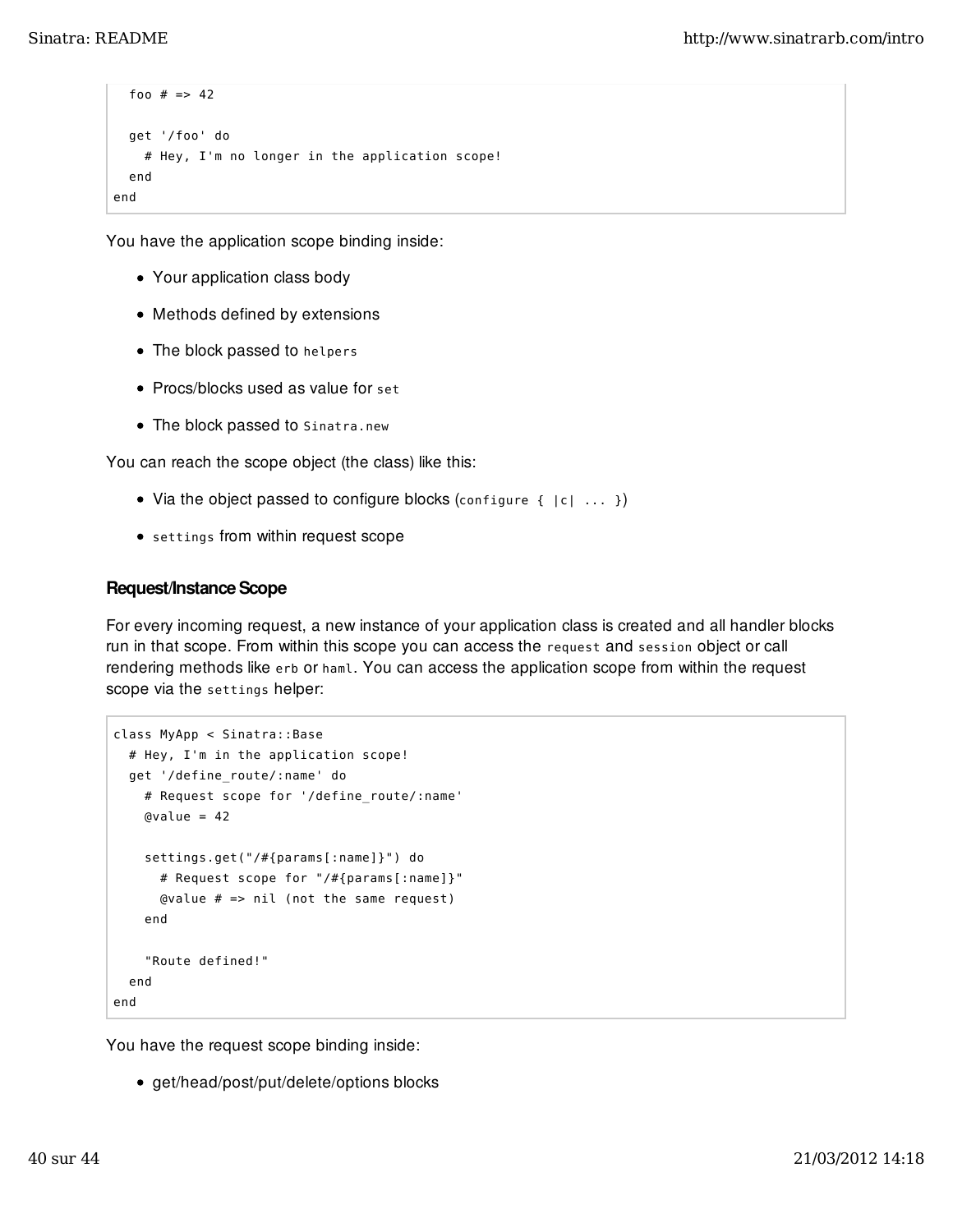- before/after filters
- helper methods
- templates/views

## Delegation Scope

The delegation scope just forwards methods to the class scope. However, it does not behave 100% like the class scope, as you do not have the class binding. Only methods explicitly marked for delegation are available and you do not share variables/state with the class scope (read: you have a different self). You can explicitly add method delegations by calling Sinatra::Delegator.delegate :method\_name.

You have the delegate scope binding inside:

- The top level binding, if you did require "sinatra"
- An object extended with the Sinatra:: Delegator mixin

Have a look at the code for yourself: here's the Sinatra::Delegator mixin being included into the main namespace.

## Command Line

Sinatra applications can be run directly:

```
ruby myapp.rb [-h] [-x] [-e ENVIRONMENT] [-p PORT] [-o HOST] [-s HANDLER]
```
Options are:

```
-h # help
-p # set the port (default is 4567)
-o # set the host (default is 0.0.0.0)
-e # set the environment (default is development)
-s # specify rack server/handler (default is thin)
-x # turn on the mutex lock (default is off)
```
## **Requirement**

The following Ruby versions are officially supported:

Ruby 1.8.7

1.8.7 is fully supported, however, if nothing is keeping you from it, we recommend upgrading to 1.9.2 or switching to JRuby or Rubinius. Support for 1.8.7 will not be dropped before Sinatra 2.0 and Ruby 2.0 except maybe for the unlikely event of 1.8.8 being released. Even then, we might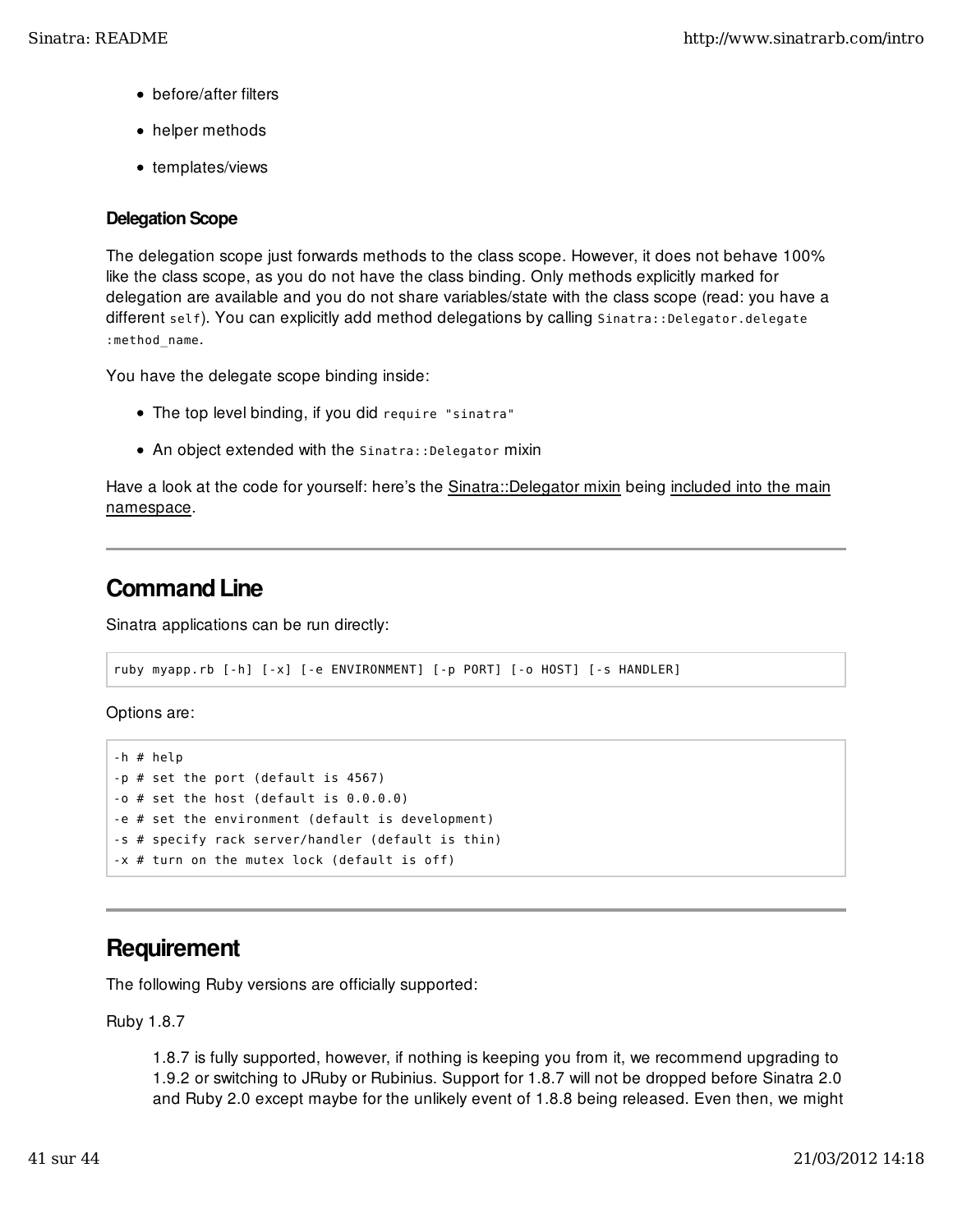continue supporting it. Ruby 1.8.6 is no longer supported. If you want to run with 1.8.6, downgrade to Sinatra 1.2, which will receive bug fixes until Sinatra 1.4.0 is released.

#### Ruby 1.9.2

1.9.2 is fully supported and recommended. Note that Radius and Markaby are currently not 1.9 compatible. Do not use 1.9.2p0, it is known to cause segmentation faults when running Sinatra. Support will continue at least until the release of Ruby 1.9.4/2.0 and support for the latest 1.9 release will continue as long as it is still supported by the Ruby core team.

#### Ruby 1.9.3

1.9.3 is fully supported. We recommend waiting for higher patch levels to be released (current one is p0) before using it in production. Please note that switching to 1.9.3 from an earlier version will invalidate all sessions.

#### **Rubinius**

Rubinius is officially supported (Rubinius >= 1.2.4), everything, including all template languages, works. The upcoming 2.0 release is supported as well.

### JRuby

JRuby is officially supported (JRuby >= 1.6.5). No issues with third party template libraries are known, however, if you choose to use JRuby, please look into JRuby rack handlers, as the Thin web server is not fully supported on JRuby. JRuby's support for C extensions is still experimental, which only affects RDiscount, Redcarpet and RedCloth at the moment.

We also keep an eye on upcoming Ruby versions.

The following Ruby implementations are not officially supported but still are known to run Sinatra:

- Older versions of JRuby and Rubinius
- Ruby Enterprise Edition
- MacRuby, Maglev, IronRuby
- Ruby 1.9.0 and 1.9.1 (but we do recommend against using those)

Not being officially supported means if things only break there and not on a supported platform, we assume it's not our issue but theirs.

We also run our CI against ruby-head (the upcoming 2.0.0) and the 1.9.4 branch, but we can't guarantee anything, since it is constantly moving. Expect both 1.9.4p0 and 2.0.0p0 to be supported.

Sinatra should work on any operating system supported by the chosen Ruby implementation.

You will not be able to run Sinatra on Cardinal, SmallRuby, BlueRuby or any Ruby version prior to 1.8.7 as of the time being.

## The Bleeding Edge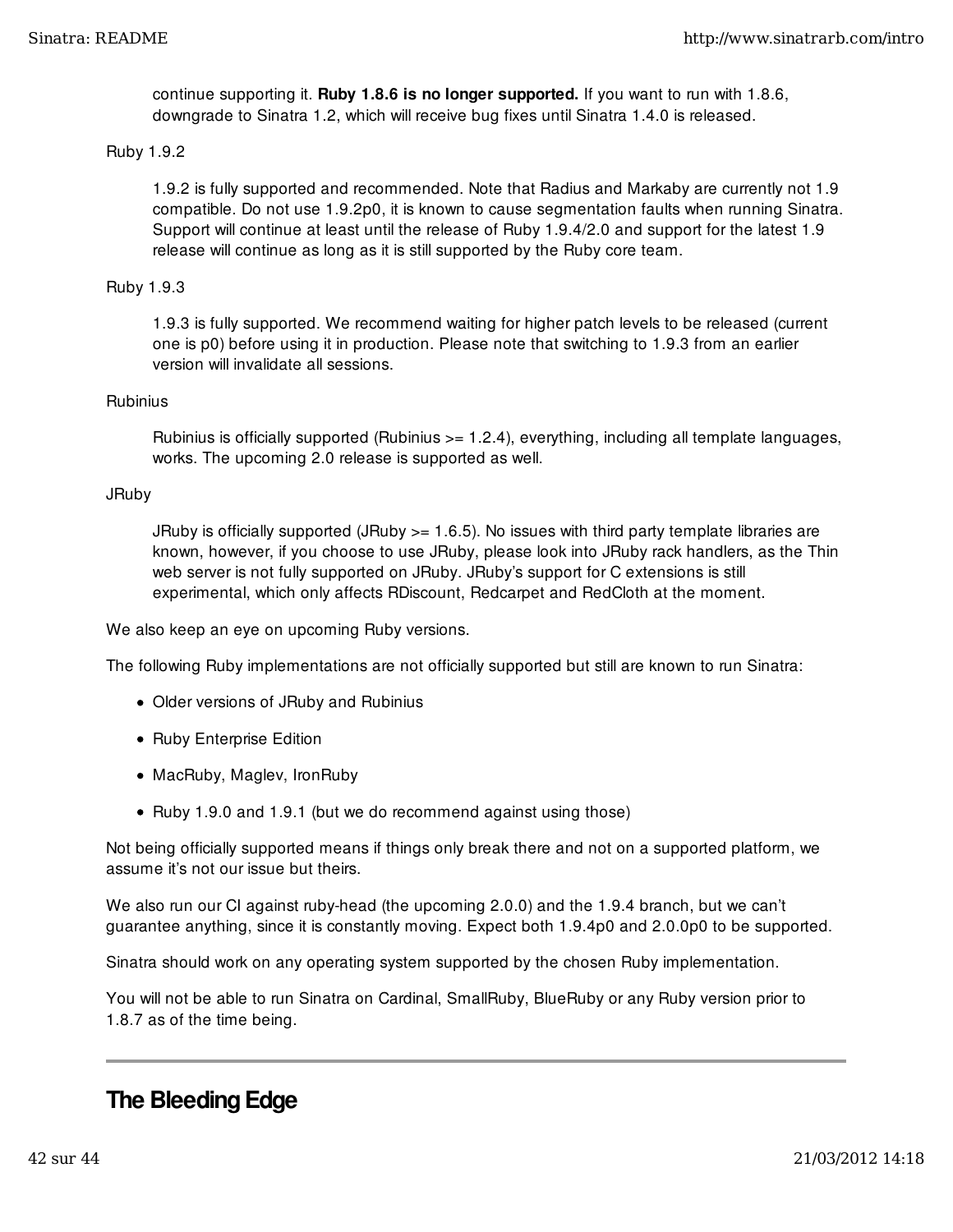If you would like to use Sinatra's latest bleeding code, feel free to run your application against the master branch, it should be rather stable.

We also push out prerelease gems from time to time, so you can do a

```
gem install sinatra --pre
```
To get some of the latest features.

#### With Bundler

If you want to run your application with the latest Sinatra, using **Bundler** is the recommended way.

First, install bundler, if you haven't:

gem install bundler

Then, in your project directory, create a Gemfile:

```
source :rubygems
gem 'sinatra', :git => "git://github.com/sinatra/sinatra.git"
# other dependencies
gem 'haml' \qquad \qquad \qquad # for instance, if you use haml
gem 'activerecord', '~> 3.0' # maybe you also need ActiveRecord 3.x
```
Note that you will have to list all your applications dependencies in there. Sinatra's direct dependencies (Rack and Tilt) will, however, be automatically fetched and added by Bundler.

Now you can run your app like this:

```
bundle exec ruby myapp.rb
```
### Roll Your Own

Create a local clone and run your app with the sinatra/lib directory on the \$LOAD\_PATH:

```
cd myapp
git clone git://github.com/sinatra/sinatra.git
ruby -Isinatra/lib myapp.rb
```
To update the Sinatra sources in the future:

```
cd myapp/sinatra
git pull
```
#### Install Globally